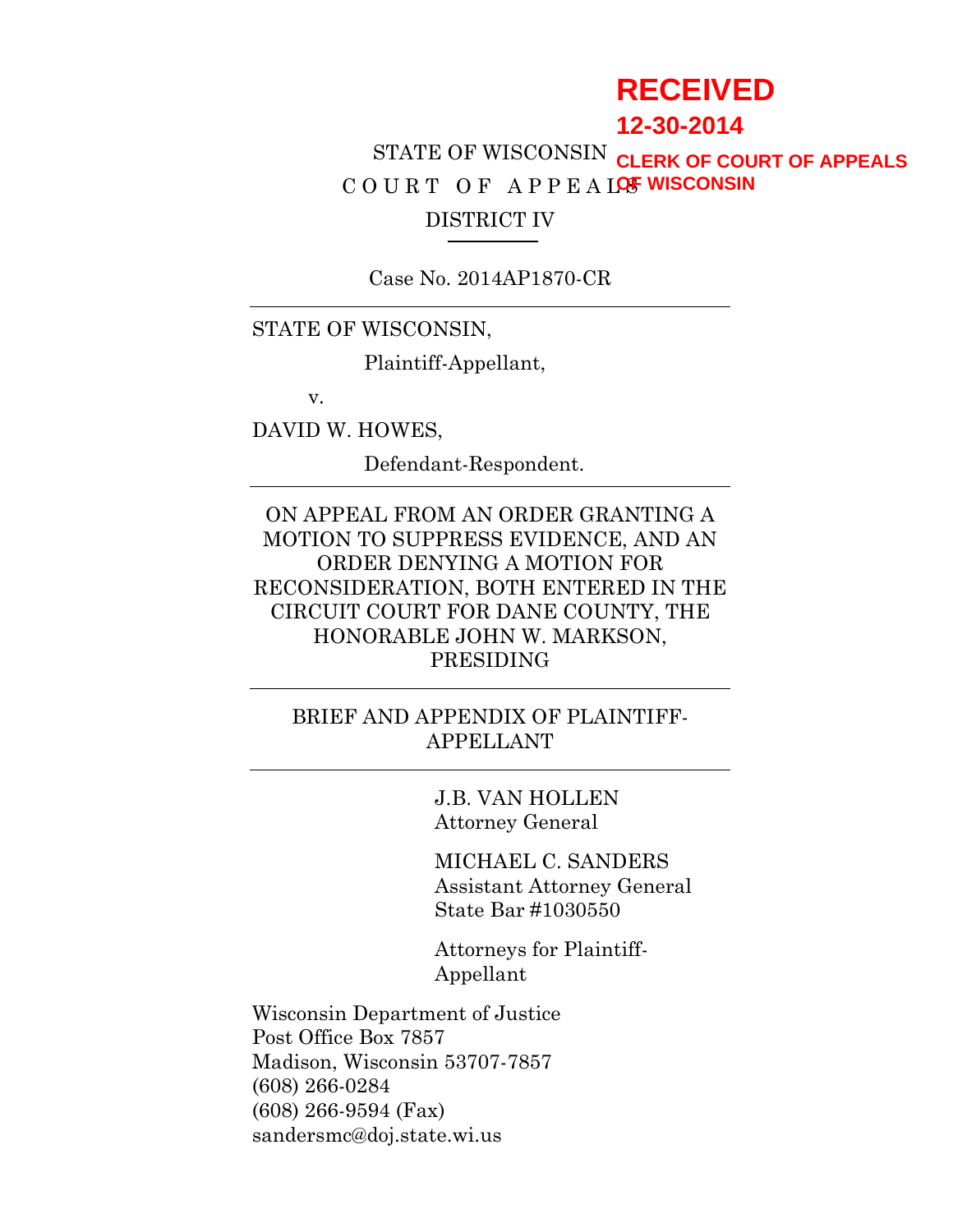# TABLE OF CONTENTS

|                | STATEMENT ON ORAL ARGUMENT AND                                                                                                                                                                                                                                                                                        |
|----------------|-----------------------------------------------------------------------------------------------------------------------------------------------------------------------------------------------------------------------------------------------------------------------------------------------------------------------|
|                |                                                                                                                                                                                                                                                                                                                       |
|                | STATEMENT OF THE FACTS 3                                                                                                                                                                                                                                                                                              |
|                |                                                                                                                                                                                                                                                                                                                       |
| L.<br>IN<br>A. | THE CIRCUIT COURT ERRED<br>IN CONCLUDING THAT THE<br>"UNCONSCIOUS DRIVER"<br>PROVISIONS IN THE<br><b>IMPLIED CONSENT LAW ARE</b><br>UNCONSTITUTIONAL, AND<br>GRANTING HOWES'<br>MOTION TO SUPPRESS<br>Applicable legal principles<br>and standard of review. 7                                                        |
| <b>B.</b>      |                                                                                                                                                                                                                                                                                                                       |
| C.             | Under Wisconsin's implied<br>consent law, any person who<br>operates a motor vehicle on a<br>highway in Wisconsin is<br>deemed to have given consent<br>to the taking of one or more<br>samples of his or her blood,<br>breath or urine for testing,<br>when requested or required by<br>a law enforcement officer 14 |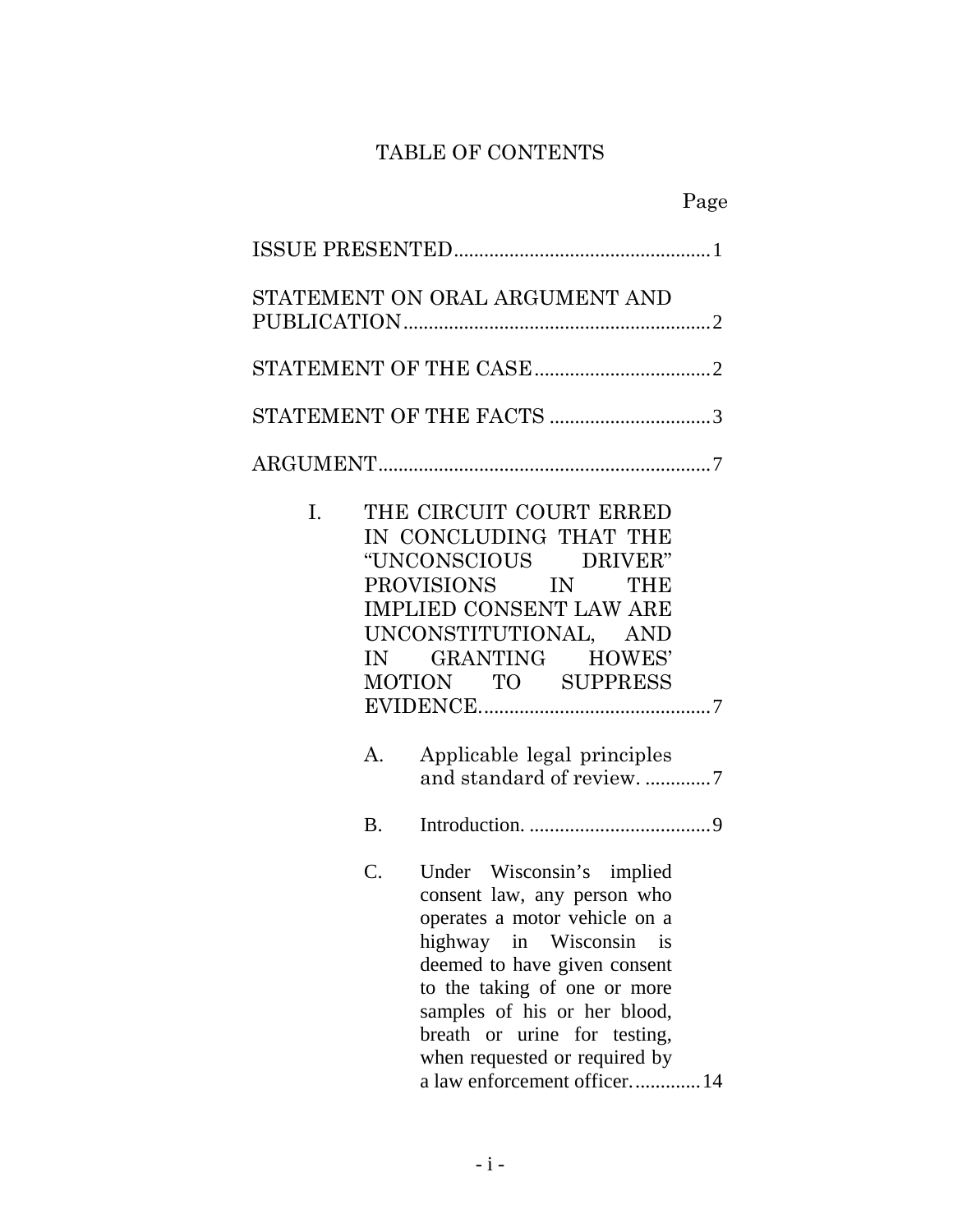- D. Additional consent when a law enforcement officer requests or requires testing is not required to authorize the taking of one or more samples. .....17
- E. The presumption in Wis. Stat. § 343.305(3)(ar) and (b), that a person who is unconscious or otherwise not capable of withdrawing consent has not withdrawn consent, does not make the statute unconstitutional. .......................31

|--|--|--|--|--|

#### TABLE OF AUTHORITIES

#### CASES

| Cook v. Cook,                         |
|---------------------------------------|
| 208 Wis. 2d 166,                      |
|                                       |
| Washburn County v. Smith,             |
| 2008 WI 23, 308 Wis. 2d 65,           |
|                                       |
| Missouri v. McNeely,                  |
|                                       |
| State ex rel. Kalal v. Circuit Court, |
| 2004 WI 58, 271 Wis. 2d 633,          |
|                                       |
| State v. Bolden,                      |
| 2003 WI App 155, 265 Wis. 2d 853,     |
|                                       |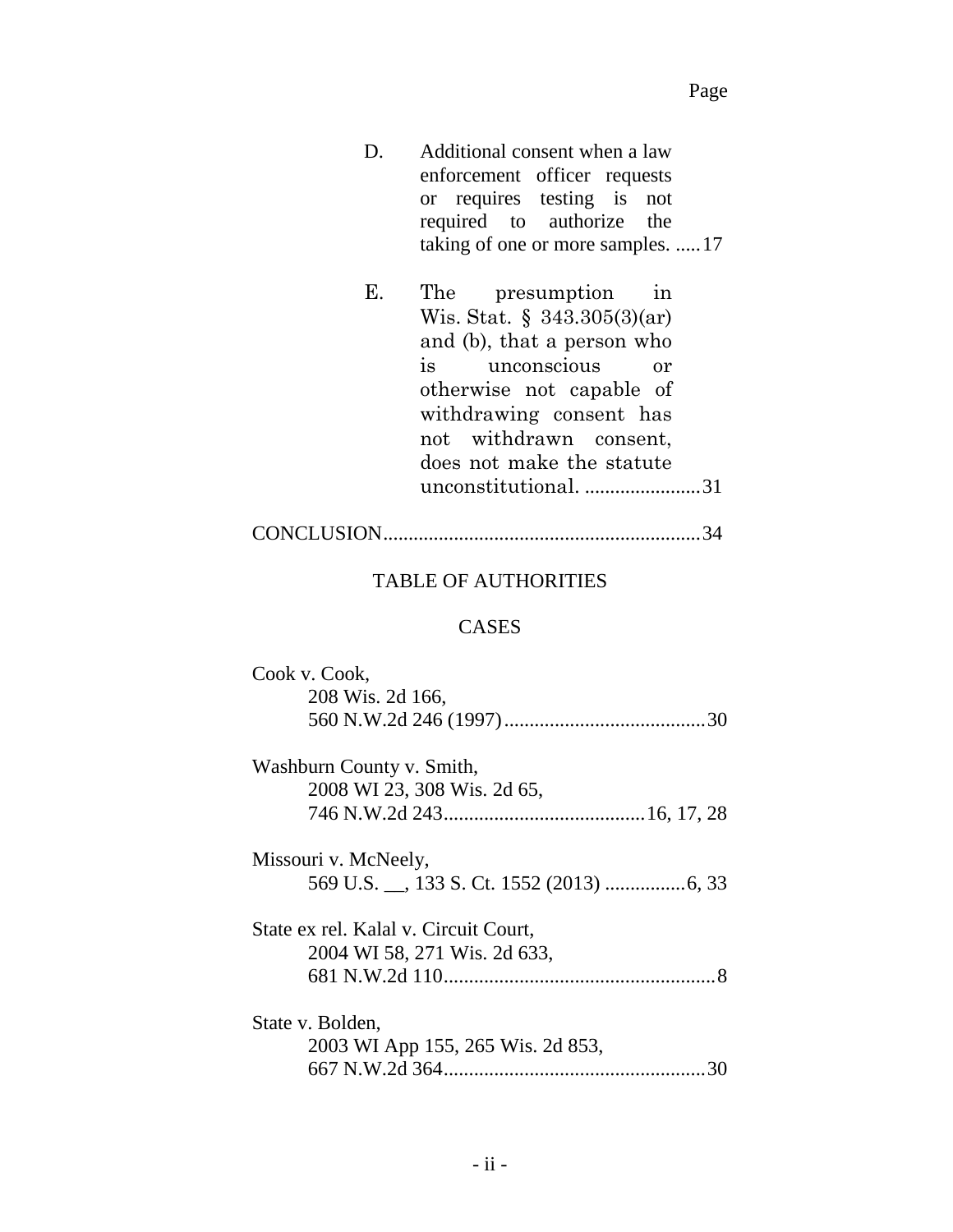| State v. Brooks,                |
|---------------------------------|
| 113 Wis. 2d 347,                |
|                                 |
| State v. Dinkins,               |
| 2012 WI 24, 339 Wis. 2d 78,     |
|                                 |
| State v. Disch,                 |
| 129 Wis. 2d 225,                |
|                                 |
| State v. Hagaman,               |
| 133 Wis. 2d 381,                |
|                                 |
| State v. Johnson,               |
| 2007 WI 32, 299 Wis. 2d 675,    |
|                                 |
| State v. Knapp,                 |
| 2005 WI 127, 285 Wis. 2d 86,    |
|                                 |
| State v. Krajewski,             |
| 2002 WI 97, 255 Wis. 2d 98,     |
|                                 |
| State v. Lange,                 |
| 2009 WI 49, 317 Wis. 2d 383,    |
|                                 |
| State v. Matke,                 |
| 2005 WI App 4, 278 Wis. 2d 403, |
|                                 |
| State v. McGuire,               |
| 2010 WI 91, 328 Wis. 2d 289,    |
|                                 |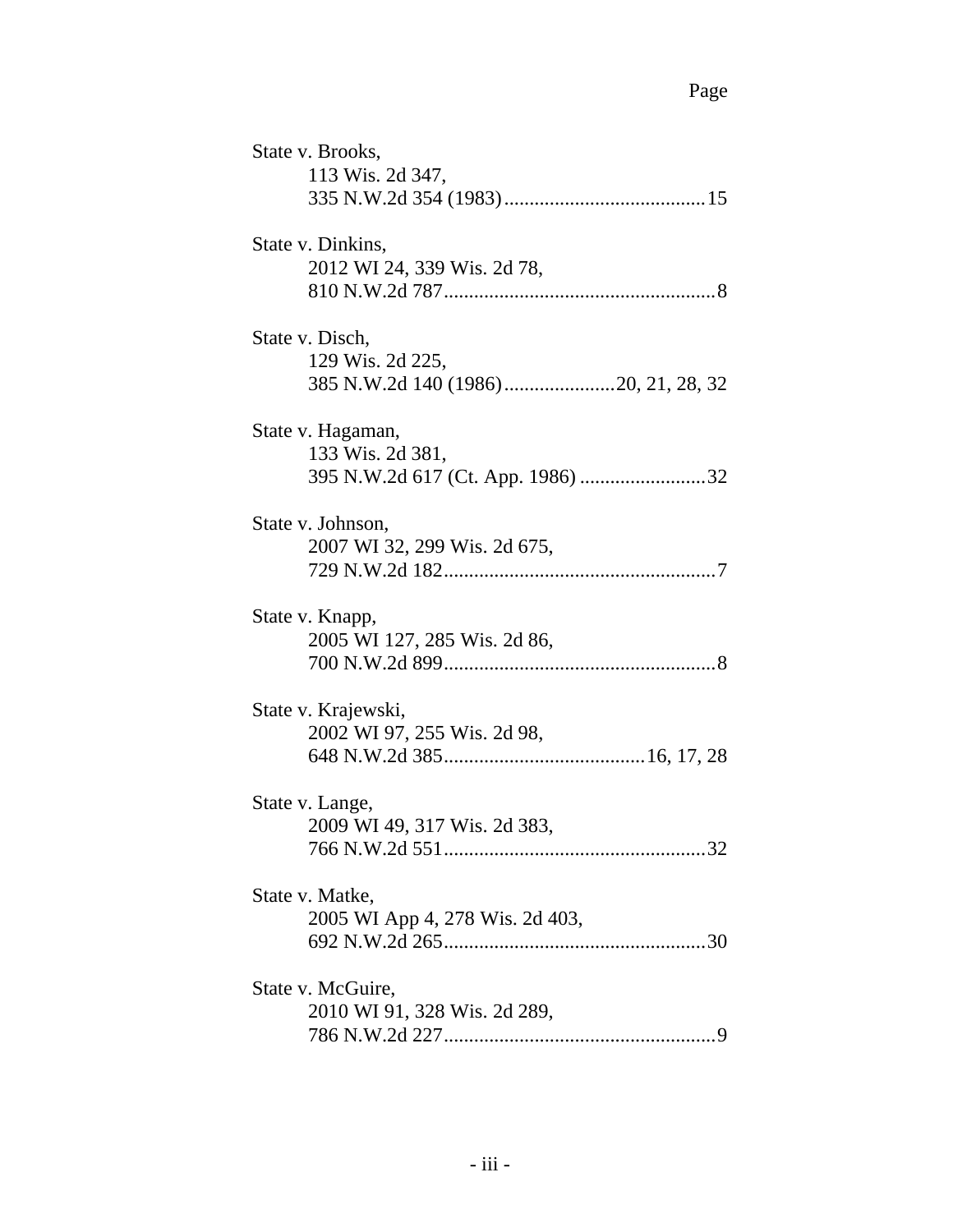| State v. Neitzel,<br>95 Wis. 2d 191,<br>289 N.W.2d 828 (1980) 14, 15, 16, 22, 28 |
|----------------------------------------------------------------------------------|
| State v. Ninham,<br>2011 WI 33, 333 Wis. 2d 335,                                 |
| State v. Noll,<br>2002 WI App 273, 258 Wis. 2d 573,                              |
| State v. Nordness,<br>128 Wis. 2d 15,<br>381 N.W.2d 300 (1986)  15, 17, 28       |
| State v. Padley,<br>2014 WI App 65, 354 Wis. 2d 545,                             |
| State v. Piddington,<br>2000 WI App 44, 233 Wis. 2d 257,                         |
| State v. Piddington,<br>2001 WI 24, 241 Wis. 2d 754,                             |
| Scales v. State,<br>64 Wis. 2d 485,                                              |
| State v. Swiams,<br>2004 WI App 217, 277 Wis. 2d 400,                            |
| State v. Turner,<br>136 Wis. 2d 333,                                             |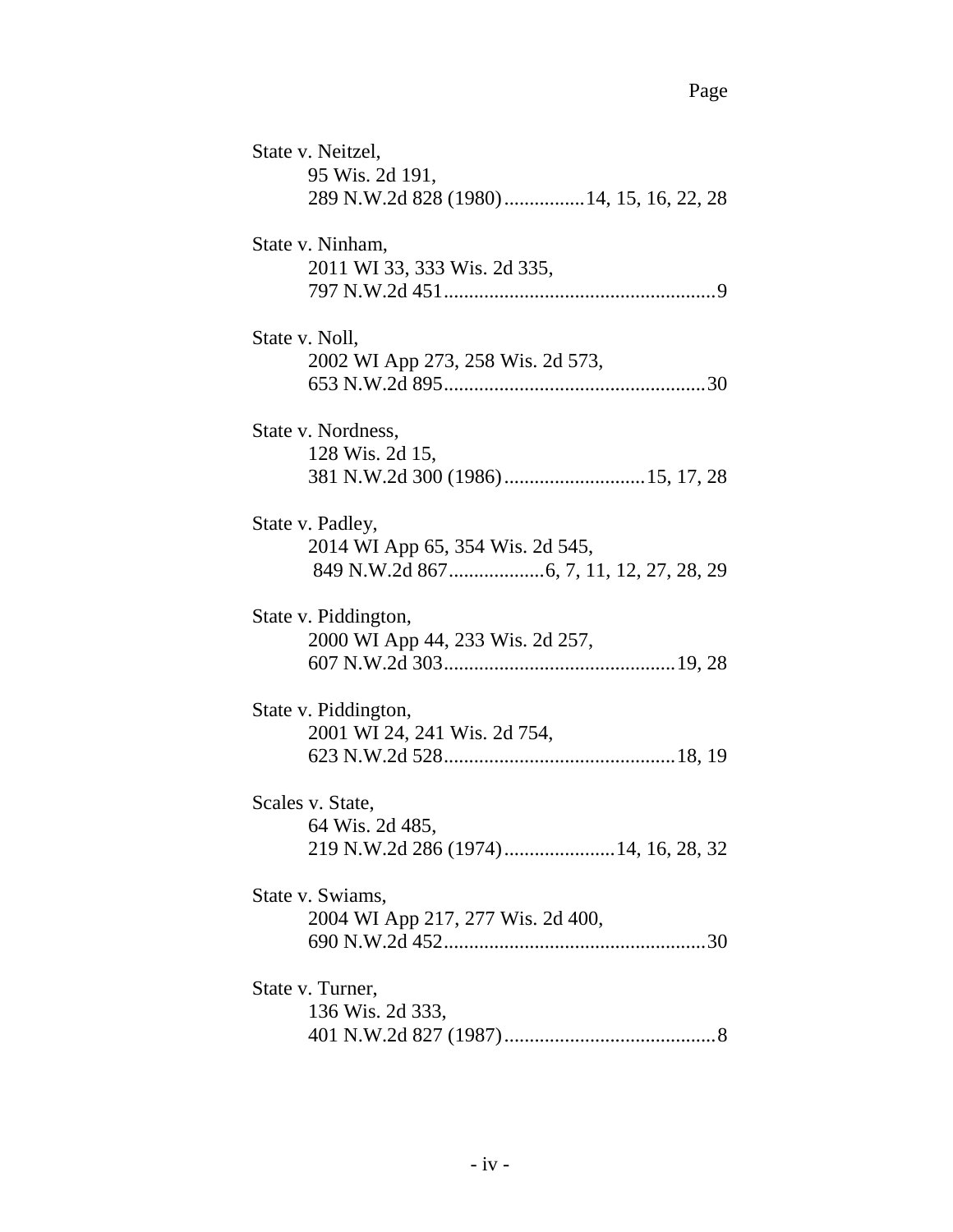# **STATUTES**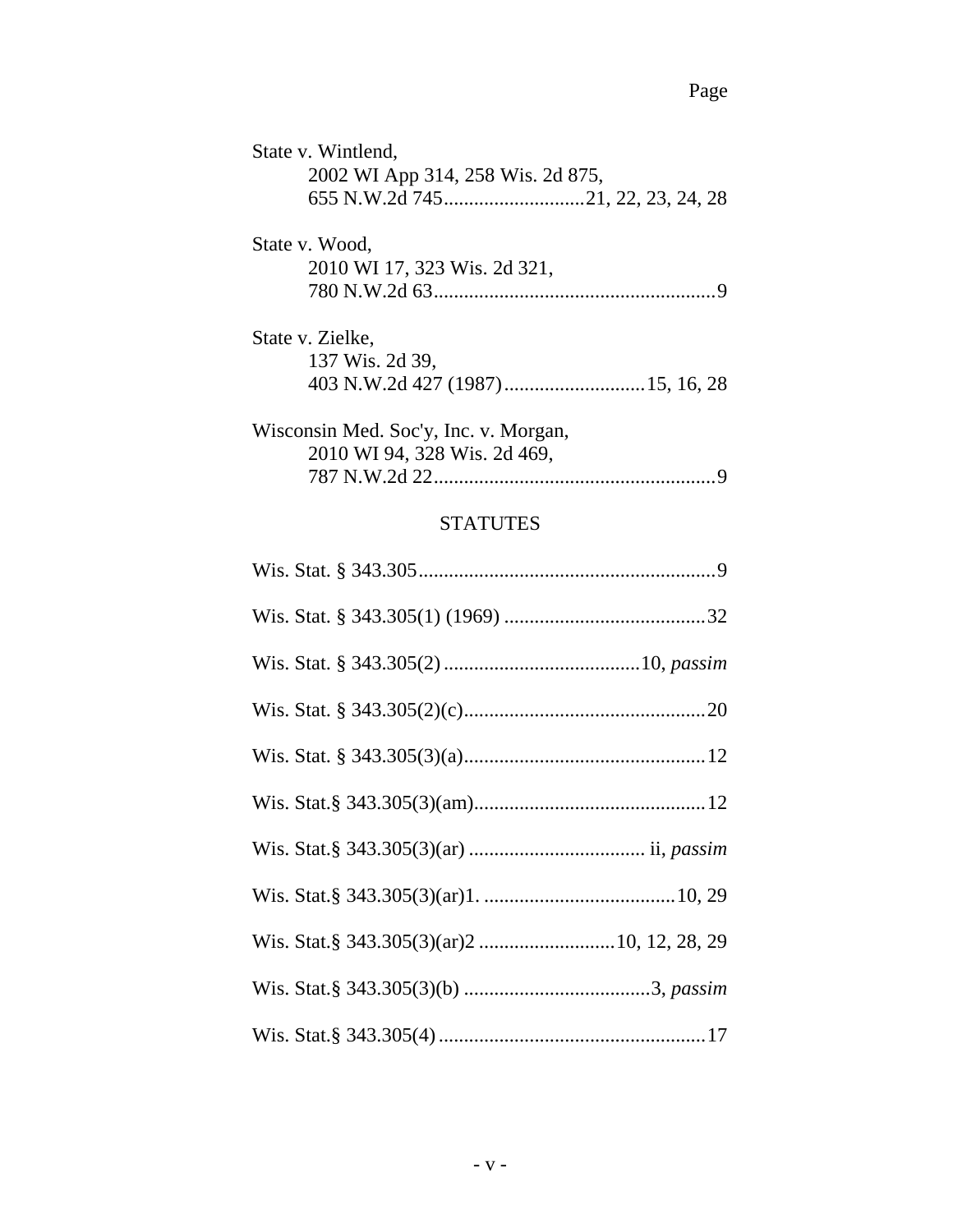#### STATE OF WISCONSIN

COURT OF APPEALS

#### DISTRICT IV

Case No. 2014AP1870-CR

STATE OF WISCONSIN,

Plaintiff-Appellant,

v.

DAVID W. HOWES,

Defendant-Respondent.

ON APPEAL FROM AN ORDER GRANTING A MOTION TO SUPPRESS EVIDENCE, AND AN ORDER DENYING A MOTION FOR RECONSIDERATION, BOTH ENTERED IN THE CIRCUIT COURT FOR DANE COUNTY, THE HONORABLE JOHN W. MARKSON, PRESIDING

# BRIEF AND APPENDIX OF PLAINTIFF-APPELLANT

#### ISSUE PRESENTED

Under Wisconsin's implied consent law, any person who operates a motor vehicle has effectively given consent to tests of his or her breath, blood or urine upon request from a law enforcement officer. The law presumes that a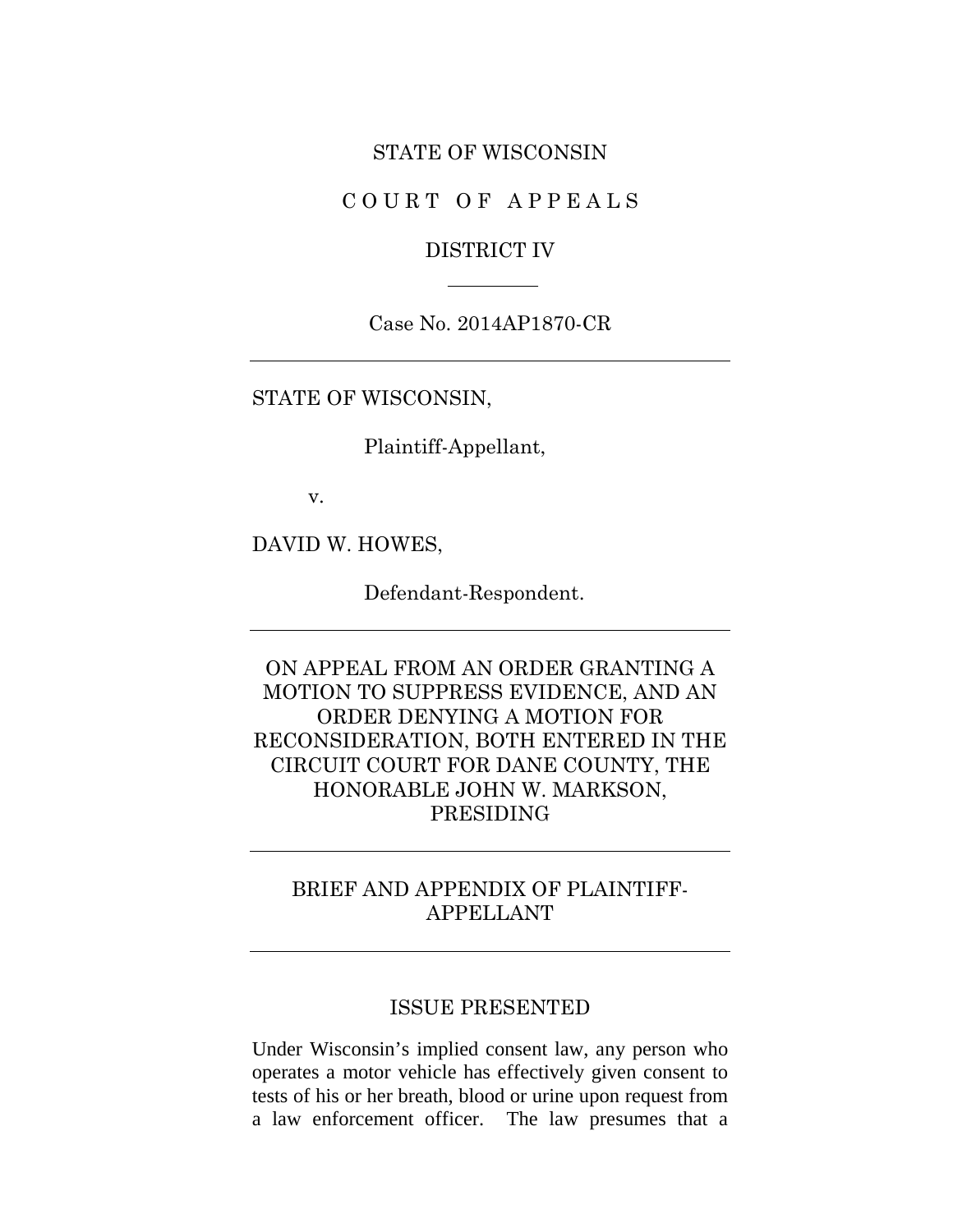person who is unconscious has not withdrawn consent. Did the circuit court correctly conclude that testing can be authorized only by "actual" consent given at the time of a request by an officer, and that the provisions in the law that presume an unconscious person has not withdrawn consent to testing, and therefore has consented, are unconstitutional?

### STATEMENT ON ORAL ARGUMENT AND PUBLICATION

The plaintiff-appellant, State of Wisconsin (State), does not request oral argument, because the briefs should adequately address the issues in this case. The State believes that publication will likely be warranted because this case is an opportunity for the court to clarify the workings of the implied consent law, and to explain how the law operates in regard to drivers who are unconscious or otherwise unable to withdraw the consent to testing that they have already given.

#### STATEMENT OF THE CASE

The State appeals an order granting a motion to suppress the test results of blood that was drawn from the defendant-respondent David W. Howes after he was arrested for operating a motor vehicle while under the influence of an intoxicant (OWI), and with a prohibited alcohol concentration (PAC) (32; A-Ap. 200). The State also appeals an order denying its motion for reconsideration (31; A-Ap. 192-99).

Howes was charged with OWI and PAC (3; 8; A-Ap. 101-03, 108-09). The State alleged that he had three prior convictions (3:3; A-Ap. 103), so if convicted in this case, he would be sentenced for a fourth offense (3; 8; A-Ap. 101-03, 108-09).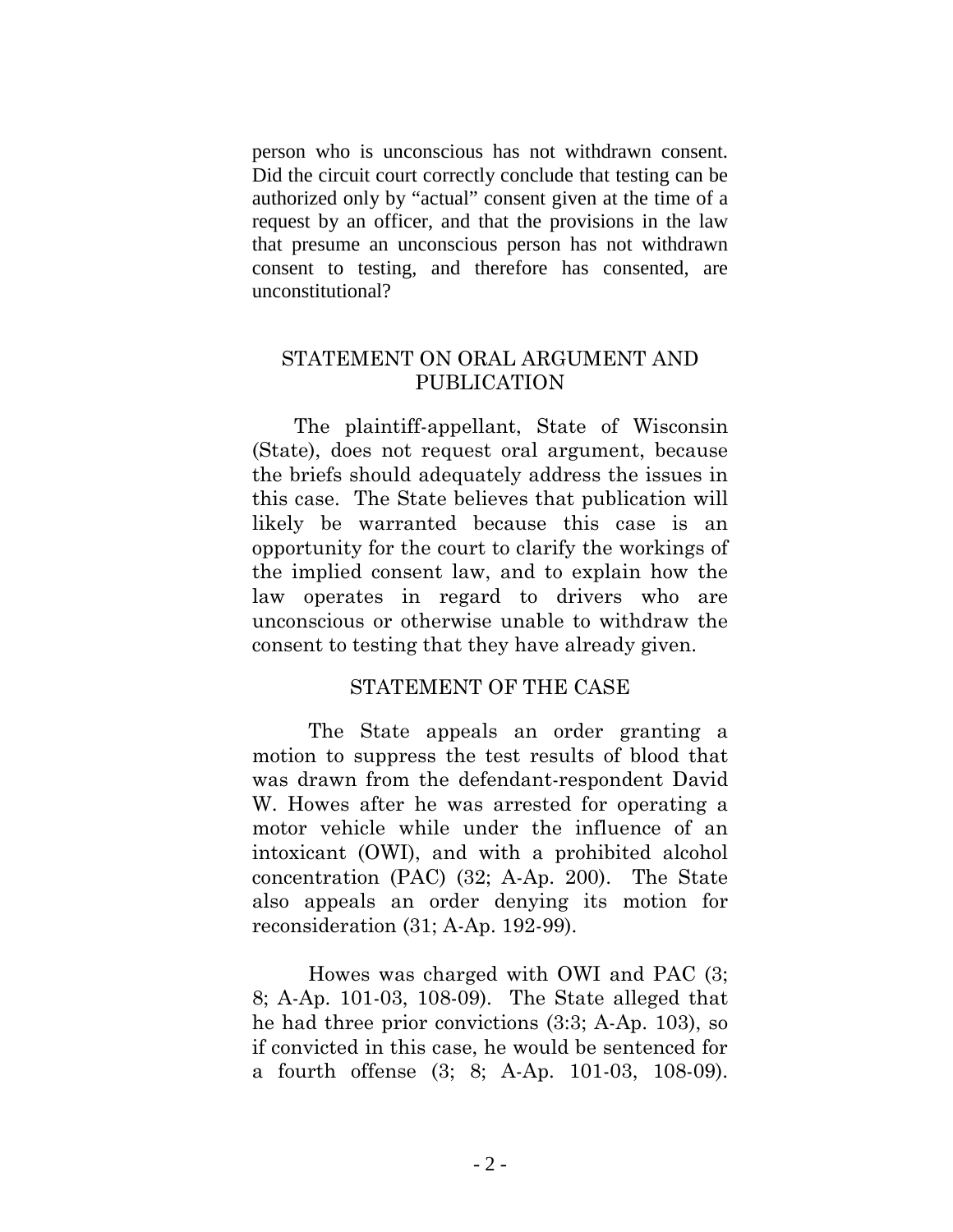Before trial, Howes moved to suppress the results of the test of his blood (15; 17; A-Ap. 110-14), on the grounds that there was no probable cause to arrest him (17:3-4; A-Ap. 112-13), and that the officer failed to obtain his consent for the blood draw (17:4-5; A-Ap. 113-14). He also filed a supplement to his motion to suppress, seeking a declaration that part of Wisconsin's implied consent statute, Wis. Stat.  $\S$  343.305(3)(b),<sup>[1](#page-8-0)</sup> is unconstitutional (26; A-Ap. 115-17).

The circuit court, the Honorable John W. Markson, held a hearing on the motions (37; A-Ap. 118-88). The court concluded that the officer had probable cause to arrest Howes (37:57-64; A-Ap. 174-81). However, it also concluded that Wis. Stat.  $\S$  343.305(3)(ar) and (b) are unconstitutional. The court therefore granted Howes' motion to suppress the blood test results (37:64-68; A-Ap. 181-85).

The State moved for reconsideration (29; A-Ap. 189-91), and the court denied the motion in a written decision and order (31; A-Ap.192-99). The court then issued a written order granting Howes' motion to suppress evidence (32; A-Ap. 200). The State now appeals.

#### STATEMENT OF THE FACTS

Because this case is on appeal before trial, most of the background facts are taken from the testimony of Deputy Robert Schiro at the hearing on Howes' motion to suppress evidence, and the circuit court's findings at that hearing.

 $\overline{a}$ 

<span id="page-8-0"></span><sup>&</sup>lt;sup>1</sup> Unless indicated otherwise, all citations to Wisconsin Statutes refer to the 2011-12 edition.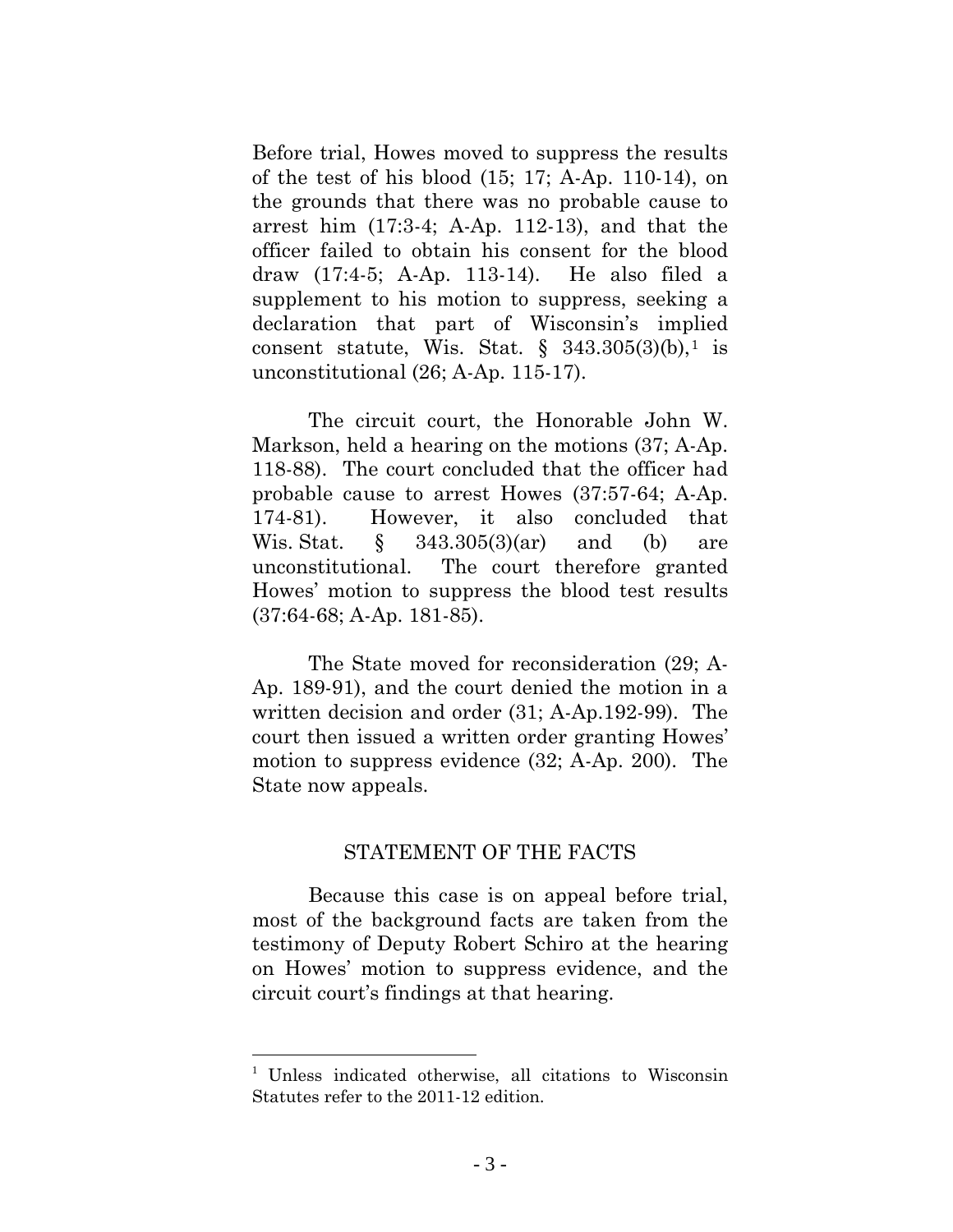Deputy Schiro was dispatched to the scene of an accident involving a motorcycle and a deer (37:6; A-Ap. 123). He testified that when he arrived, he observed a dead deer in the road and a man on the shoulder of the highway (37:7-8; A-Ap. 124-25). He said that EMS personnel were attending to the man, who appeared to be unconscious (37:7, 10; A-Ap. 124, 127). He said that several citizen bystanders were in the area, and that one citizen told him that the man smelled of intoxicants (37:10-11; A-Ap. 127-28).

Deputy Schiro identified the man as Howes by the driver's license he found in the man's wallet (37:13; A-Ap. 130). An ambulance took Howes to the hospital, and Deputy Schiro went to the hospital separately in his squad car (37:14; A-Ap. 131). Deputy Schiro testified that while en route to the hospital, he learned that Howes had three prior convictions, and he understood that a conviction for OWI or PAC would be a felony, and that Howes could not legally operate a motor vehicle with an alcohol concentration exceeding 0.02. (37:15; A-Ap.132).[2](#page-9-0) 

Deputy Schiro testified that when he arrived at the hospital, he asked two EMTs who were in the ambulance with Howes if they smelled alcohol on him (37:15-16; A-Ap. 132-33). He said that one EMT told him there was a "high odor" of intoxication coming from Howes (37:16; A-Ap. 133), while the other EMT, who was not near

 $\overline{a}$ 

<span id="page-9-0"></span> $2$  The parties stipulated that Deputy Schiro's report did not indicate that he ran Howes' identification prior to arresting him (37:27-28; A-Ap. 144-45). But the circuit court found as fact that Deputy Schiro knew that Howes was subject to the 0.02 standard before arresting him (37:62-63; A-Ap. 179- 80).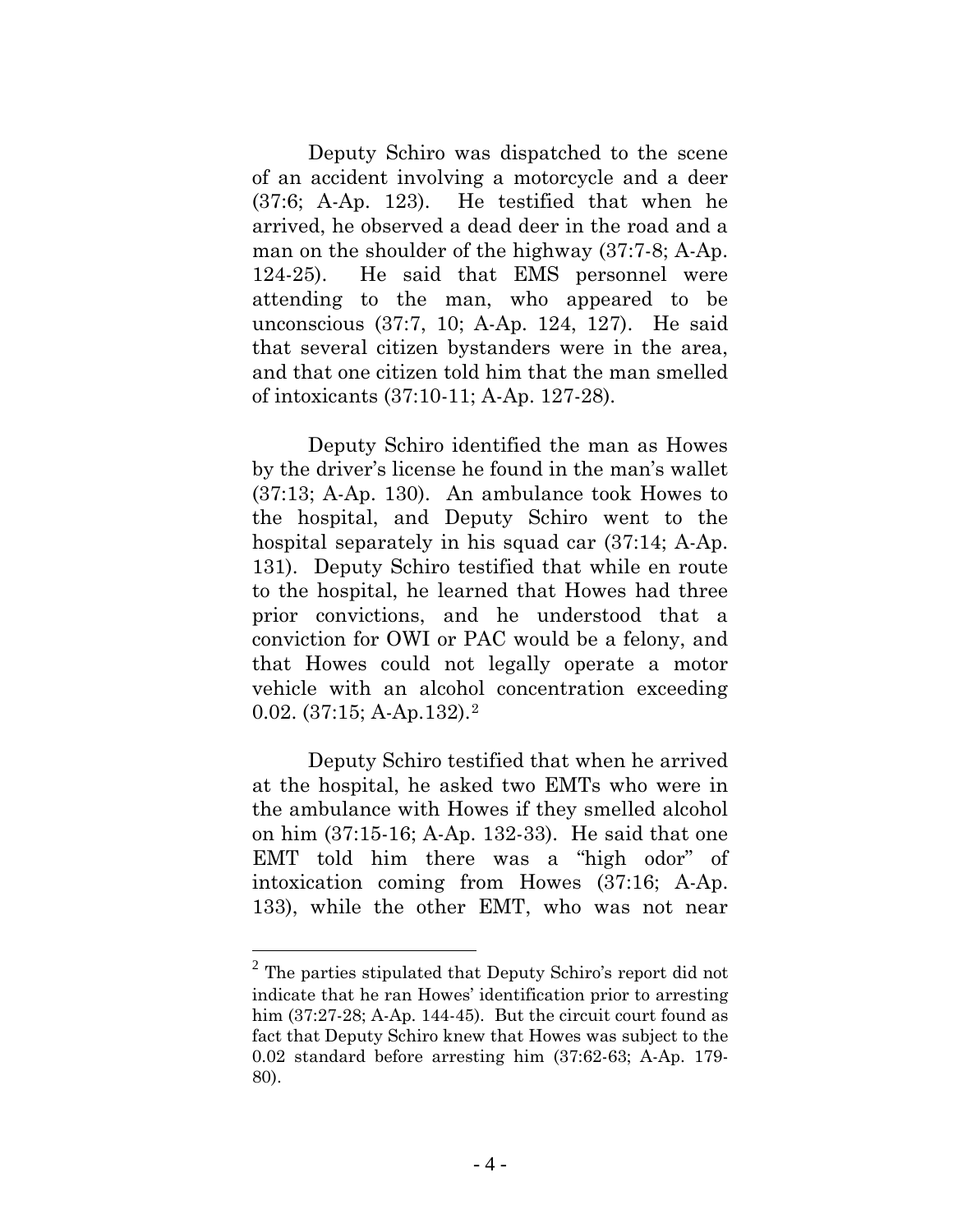Howes' upper body, said he did not smell anything (37:17; A-Ap. 134).

Deputy Schiro went into the emergency room and observed that Howes was unconscious (37:18; A-Ap. 135). He testified that he spoke to a nurse who said that there was a strong odor of intoxicants coming from the room that Howes was in (37:17-18; A-Ap. 134-35).

Deputy Schiro arrested Howes for OWI (37:19; A-Ap. 136). He testified that he based the decision to arrest Howes "on statements from three different individuals saying they could smell the odor of intox, the crash, and also the defendant being PAC restricted" (37:19-20; A-Ap. 136-37). Deputy Schiro testified that he did not remember whether he smelled alcohol on Howes, and he acknowledged that his report did not indicate that he smelled alcohol (37:25; A-Ap. 142).

Deputy Schiro read the informing the accused form to Howes, and Howes, who was unconscious, did not respond (37:20; A-Ap. 137). Deputy Schiro then set up a blood draw with a phlebotomist, and observed the blood draw (37:20- 21; A-Ap. 137-38).

Howes was charged with OWI and PAC (3; 8; A-Ap. 101-03, 108-09). He moved to suppress the results of the test of his blood (15; 17; A-Ap. 110-14), on the grounds that there was no probable cause to arrest him (17:3-4; A-Ap. 112- 13), and that the officer failed to obtain his consent for the blood draw (17:4-5; A-Ap. 113-14). He also filed a supplement to his motion to suppress, seeking a declaration that part of Wisconsin's implied consent statute, Wis. Stat.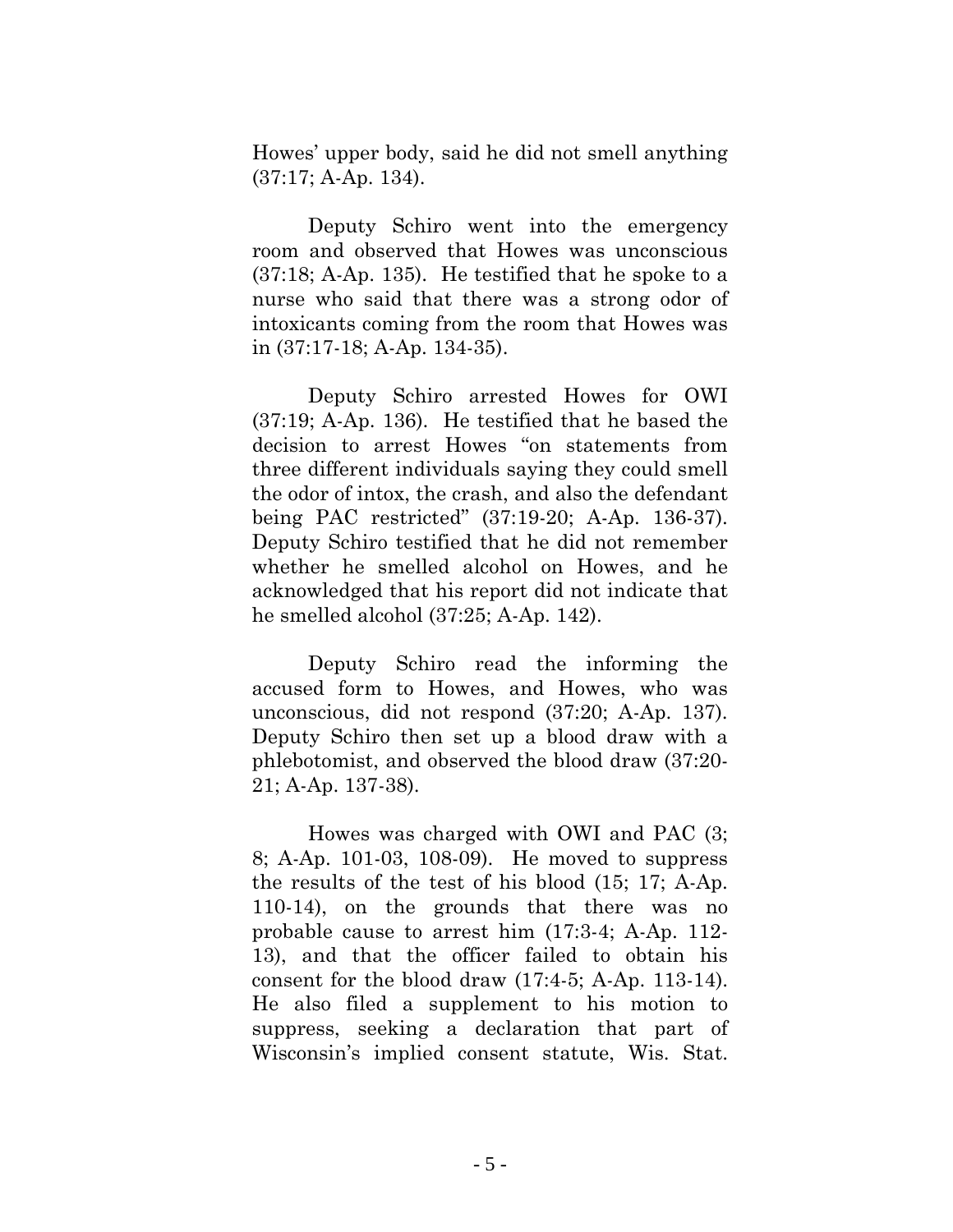§ 343.305(3)(b), is unconstitutional (26; A-Ap. 115- 17).

After hearing Deputy Schiro's testimony at the suppression hearing, the circuit court concluded that the arrest was supported by probable cause (37:57-64; A-Ap. 174-81). The court based its conclusion on the time of the accident, 9:30 p.m. (37:59; A-Ap. 176), that three people, including an EMT and a nurse, told Deputy Schiro that they smelled alcohol on Howes (37:60-62; A-Ap. 177-79), and Deputy Schiro's knowledge that Howes was subject to the 0.02 standard (37:62-63; A-Ap. 179-80).

However, the circuit court concluded that § 343.305(3)(ar) and (b), the parts of the implied consent law that provide that a person who is unconscious or otherwise incapable of withdrawing consent are presumed not to have withdrawn consent, are unconstitutional (37:65- 67; A-Ap. 182-84). The court concluded, based on this court's opinion in *State v. Padley*, 2014 WI App 65, 354 Wis. 2d 545, 849 N.W.2d 867, that "actual" consent, rather than "implied" consent is required to authorize a blood draw, and that the challenged portions of the statute that presume an unconscious person has not withdrawn consent and therefore has consented to a blood draw, are unconstitutional (37:65-67; A-Ap. 182-84).

The circuit court also noted that under *Missouri v. McNeely*, 569 U.S. \_\_, 133 S. Ct. 1552 (2013), exigent circumstances are determined on a case-by-case basis, and it concluded that in this case no exigent circumstance justified a warrantless blood draw (37:67-68; A-Ap.184-85). The court therefore granted Howes' motion to suppress evidence (37:69; A-Ap. 186).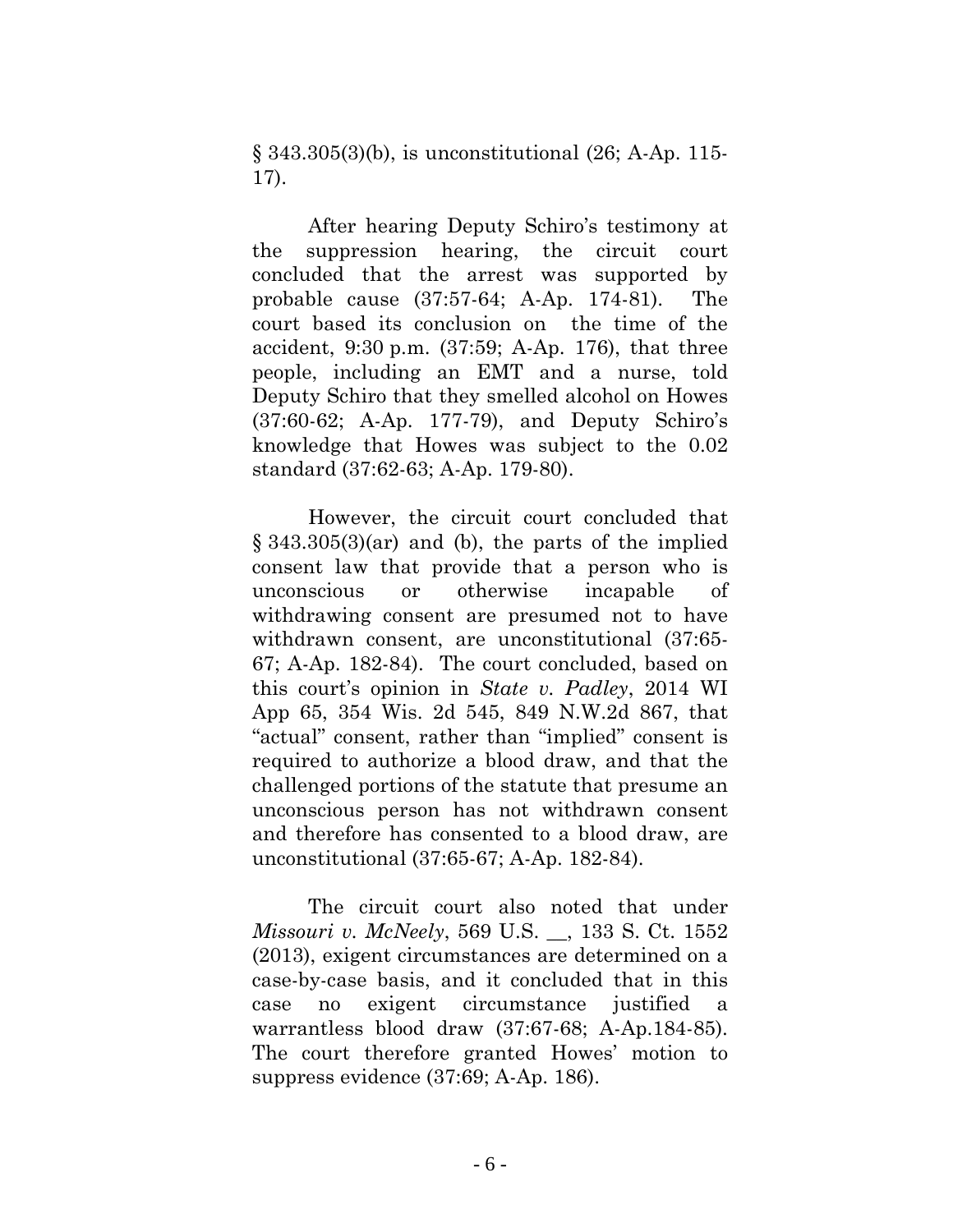The State moved for reconsideration (29; A-Ap. 189-91), and the circuit court denied the motion in a written decision (31; A-Ap. 192-99). The court explained that it relied on *Padley*'s determination that the implied consent statute "does not authorize searches," but instead "'authorizes police to require drivers to choose between giving actual consent to a blood draw, or withdrawing "implied consent" and suffering implied-consent-law sanctions'" (31:4 (citing *Padley*, 354 Wis. 2d 545, ¶ 40); A-Ap. 194). The circuit court concluded that the parts of the implied consent law that presume that a person who is unconscious or otherwise not capable of withdrawing consent has not withdrawn consent, and that authorize law enforcement to take a sample of the person's blood, breath or urine, are unconstitutional (31:1, 5-6; A-Ap. 192, 196-97). The circuit court then issued a written order granting Howes' motion to suppress the blood test results (32; A-Ap. 200).

## ARGUMENT

- I. THE CIRCUIT COURT ERRED IN CONCLUDING THAT THE "UNCONSCIOUS DRIVER" PROVISIONS IN THE IMPLIED CONSENT LAW ARE UNCONSTITUTIONAL, AND IN GRANTING HOWES' MOTION TO SUPPRESS EVIDENCE.
	- A. Applicable legal principles and standard of review.

"'Whether evidence should be suppressed is a question of constitutional fact.'" *State v. Johnson*,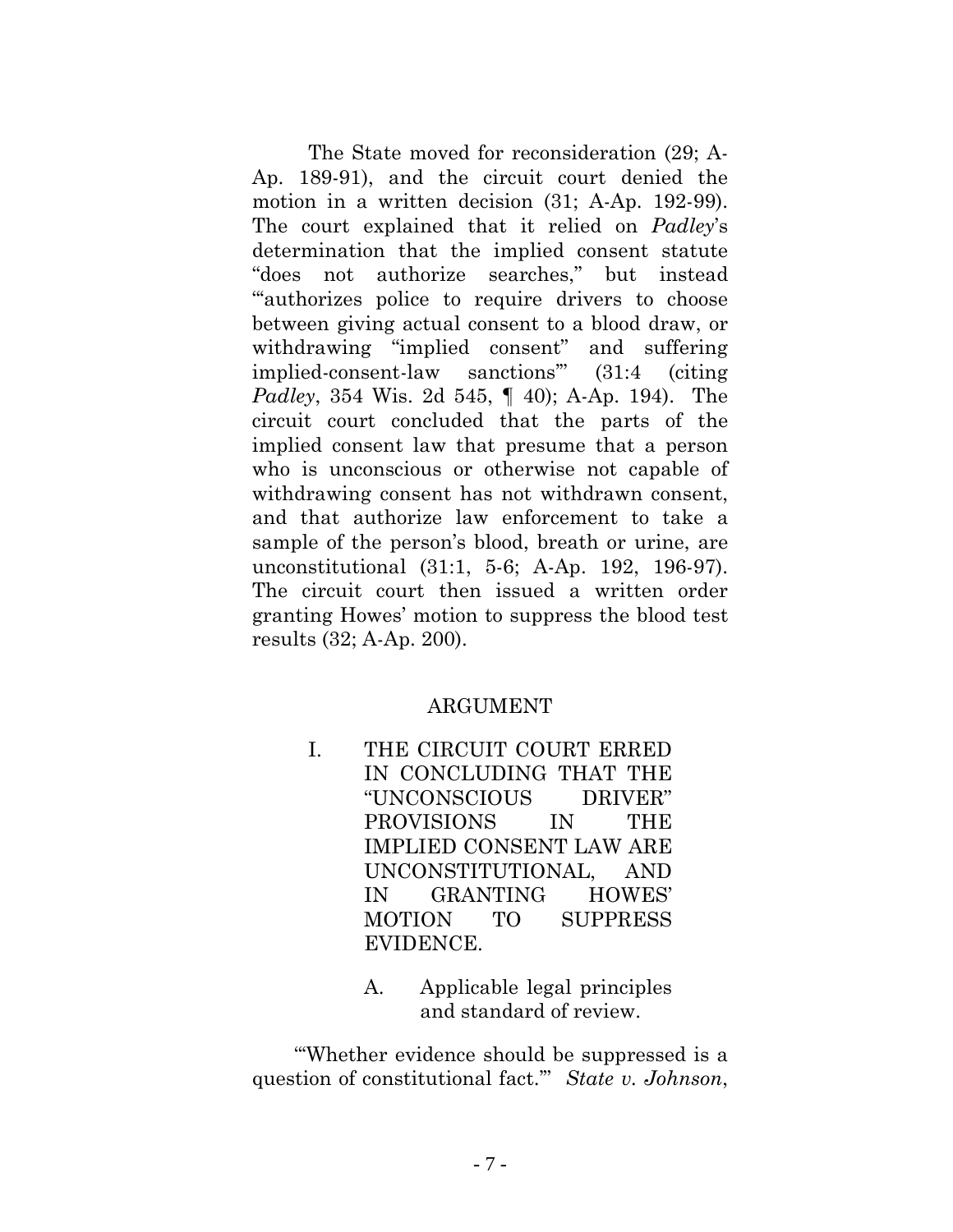2007 WI 32, ¶ 13, 299 Wis. 2d 675, 729 N.W.2d 182 (quoting *State v. Knapp*, 2005 WI 127, ¶ 19, 285 Wis. 2d 86, 700 N.W.2d 899). Constitutional facts consist of "the circuit court's findings of historical fact, and its application of these historical facts to constitutional principles." *Id.*  (citing *State v. Turner*, 136 Wis. 2d 333, 343-44, 401 N.W.2d 827 (1987)). The circuit court's findings of historical fact are reviewed under the clearly erroneous standard. *Id.* The court's application of constitutional principles to those historical facts is reviewed de novo. *Id.*

Resolution of the issue in this case requires statutory interpretation. In interpreting a statute, a reviewing court "begins with the plain language of the statute." *State v. Dinkins*, 2012 WI 24, ¶ 29, 339 Wis. 2d 78, 810 N.W.2d 787 (citing *State ex rel. Kalal v. Circuit Court*, 2004 WI 58, ¶ 45, 271 Wis. 2d 633, 681 N.W.2d 110). A court "generally give[s] words and phrases their common, ordinary, and accepted meaning." *Id.* (citing *Kalal*, 271 Wis. 2d 633, ¶ 45). A reviewing court is to "interpret statutory language reasonably, 'to avoid absurd or unreasonable results.'" *Id.* (citing *Kalal*, 271 Wis. 2d 633, ¶ 46). "An interpretation that contravenes the manifest purpose of the statute is unreasonable." *Id.* (citing *Kalal*, 271 Wis. 2d 633, ¶ 49).

This case also concerns the constitutionality of a statute.

> The constitutionality of a statutory scheme is a question of law that [an appellate court] review[s] de novo. Every legislative enactment is presumed constitutional. As such, [an appellate court] will "indulge[] every presumption to sustain the law if at all possible, and if any doubt exists about a statute's constitutionality, [an appellate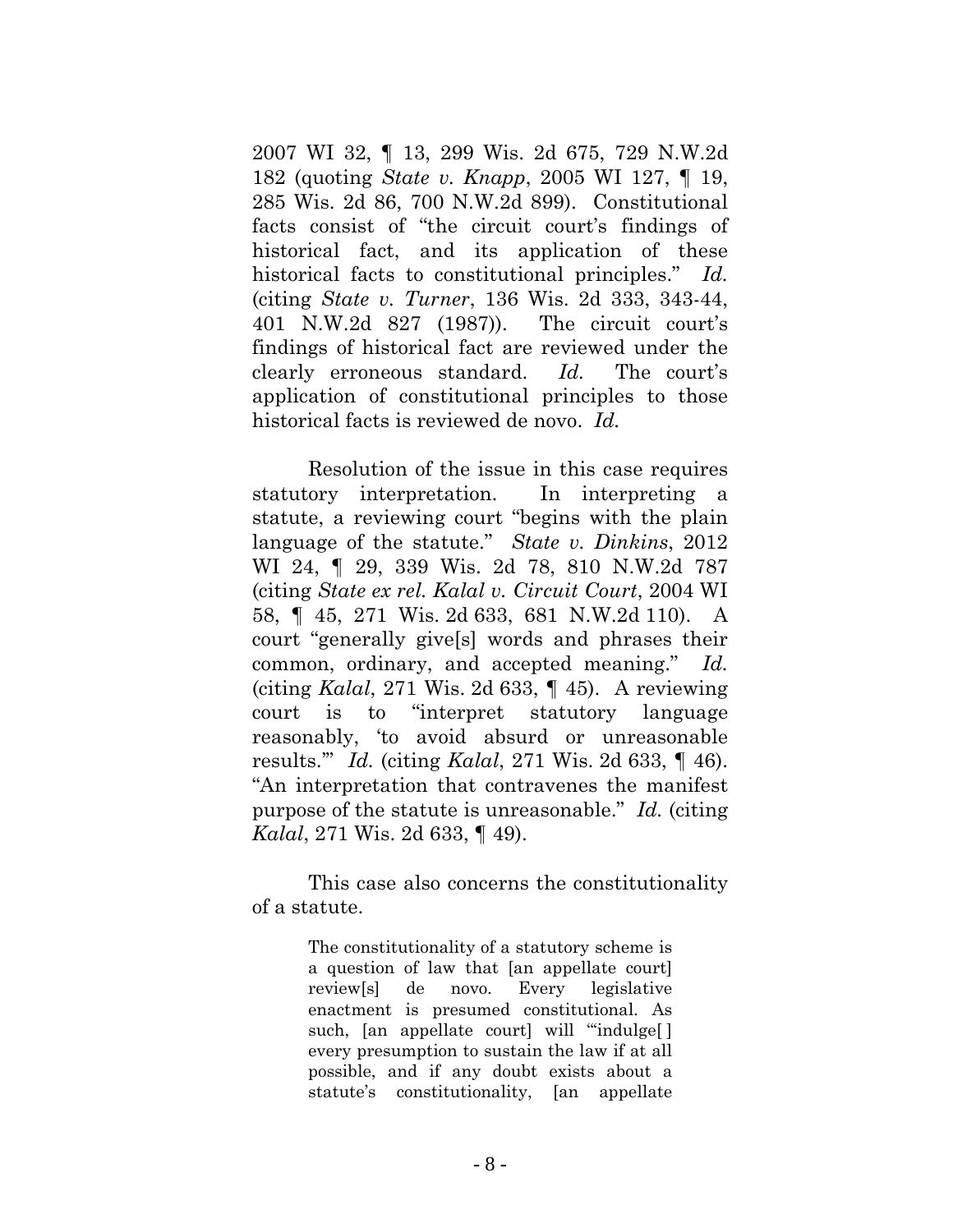court] must resolve that doubt in favor of constitutionality.'" Accordingly, the party challenging a statute's constitutionality faces a heavy burden. The challenger must demonstrate that the statute is unconstitutional beyond a reasonable doubt. In this case, [the defendant] faces the heavy burden of demonstrating that a punishment approved by the Wisconsin legislature, and thus presumably valid, is cruel and unusual in violation of the Eighth Amendment of the United States Constitution and Article I, Section 6 of the Wisconsin Constitution.

*State v. Ninham*, 2011 WI 33, ¶ 44, 333 Wis. 2d 335, 797 N.W.2d 451 (citations omitted), *cert. denied*, 133 S. Ct. 59 (2012). "It is not sufficient for a party to demonstrate 'that the statute's constitutionality is doubtful or that the statute is probably unconstitutional.' Instead, the presumption can be overcome only if the party establishes 'that the statute is unconstitutional beyond a reasonable doubt.'" *Wisconsin Med. Soc'y, Inc. v. Morgan*, 2010 WI 94, ¶ 37, 328 Wis. 2d 469, 787 N.W.2d 22 (citations omitted). "This presumption and burden apply to as-applied constitutional challenges to statutes as well as to facial challenges." *State v. McGuire*, 2010 WI 91, ¶ 25, 328 Wis. 2d 289, 786 N.W.2d 227. A facial challenge to the constitutionality of a statute cannot prevail unless "the law cannot be enforced 'under any circumstances.'" *State v. Wood*, 2010 WI 17, ¶ 13, 323 Wis. 2d 321, 780 N.W.2d 63 (quoted source omitted).

#### B. Introduction.

The circuit court concluded that  $\S$  343.305(3)(ar) and (b) are unconstitutional (31:7-8; A-Ap. 198-99). The two provisions are part of Wisconsin's implied consent law, Wis. Stat.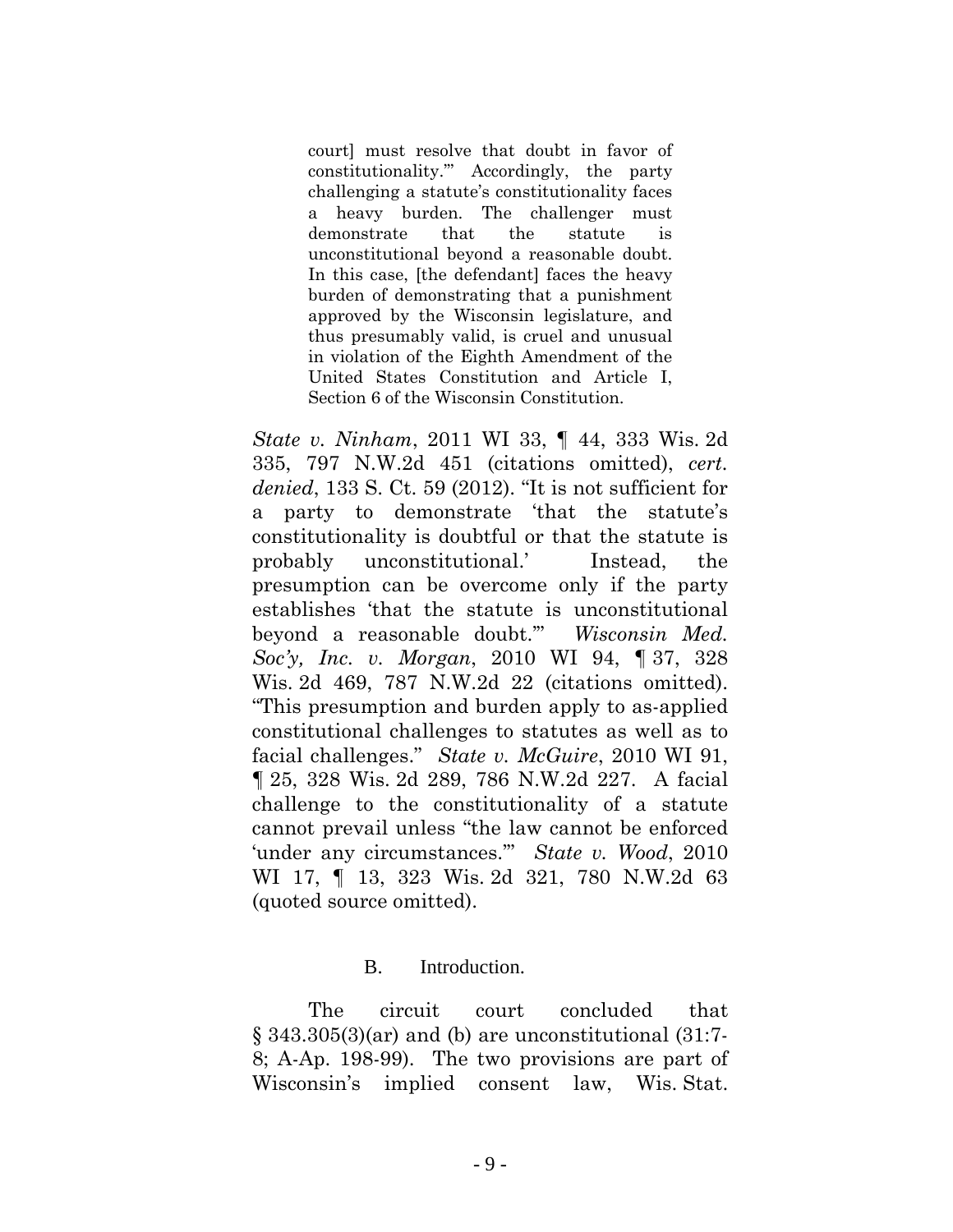§ 343.305, "Tests for intoxication; administrative suspension and court-ordered revocation." The implied consent law generally provides that:

> **(2)** IMPLIED CONSENT. Any person who . . . operates a motor vehicle upon the public highways of this state . . . is deemed to have given consent to one or more tests of his or her breath, blood or urine, for the purpose of determining the presence or quantity in his or her blood or breath, of alcohol, controlled substances, controlled substance analogs or other drugs . . . when requested to do so by a law enforcement officer under sub. [\(3\) \(a\)](http://docs.legis.wisconsin.gov/document/statutes/343.305(3)(a)) or [\(am\)](http://docs.legis.wisconsin.gov/document/statutes/343.305(3)(am)) or when required to do so under sub. [\(3\)](http://docs.legis.wisconsin.gov/document/statutes/343.305(3)(ar))  [\(ar\)](http://docs.legis.wisconsin.gov/document/statutes/343.305(3)(ar)) or [\(b\).](http://docs.legis.wisconsin.gov/document/statutes/343.305(3)(b)) Any such tests shall be administered upon the request of a law enforcement officer.

Wis. Stat. § 343.305(2).

The provisions in  $\S$  343.305(3)(ar) and (b) concern operators of motor vehicles who are involved in accidents in which a person is seriously injured or killed. They state that if a law enforcement officer either detects the presence of alcohol or drugs,  $\S 343.305(3)(ar)1$ , or has reason to believe the person has violated a traffic law, § 343.305(3)(ar)2., the officer may request that the operator give one or more samples of his or her blood, breath, or urine. Subparagraphs 1. and 2. both provide that "A person who is unconscious or otherwise not capable of withdrawing consent is presumed not to have withdrawn consent under this subdivision and one or more samples specified in par. [\(a\)](http://docs.legis.wisconsin.gov/document/statutes/343.305(3)(a)) or [\(am\)](http://docs.legis.wisconsin.gov/document/statutes/343.305(3)(am)) may be administered to the person." Wis. Stat. § 343.305(3)(ar)1. and 2.

Paragraph (b) similarly provides that in the implied consent law generally, "A person who is unconscious or otherwise not capable of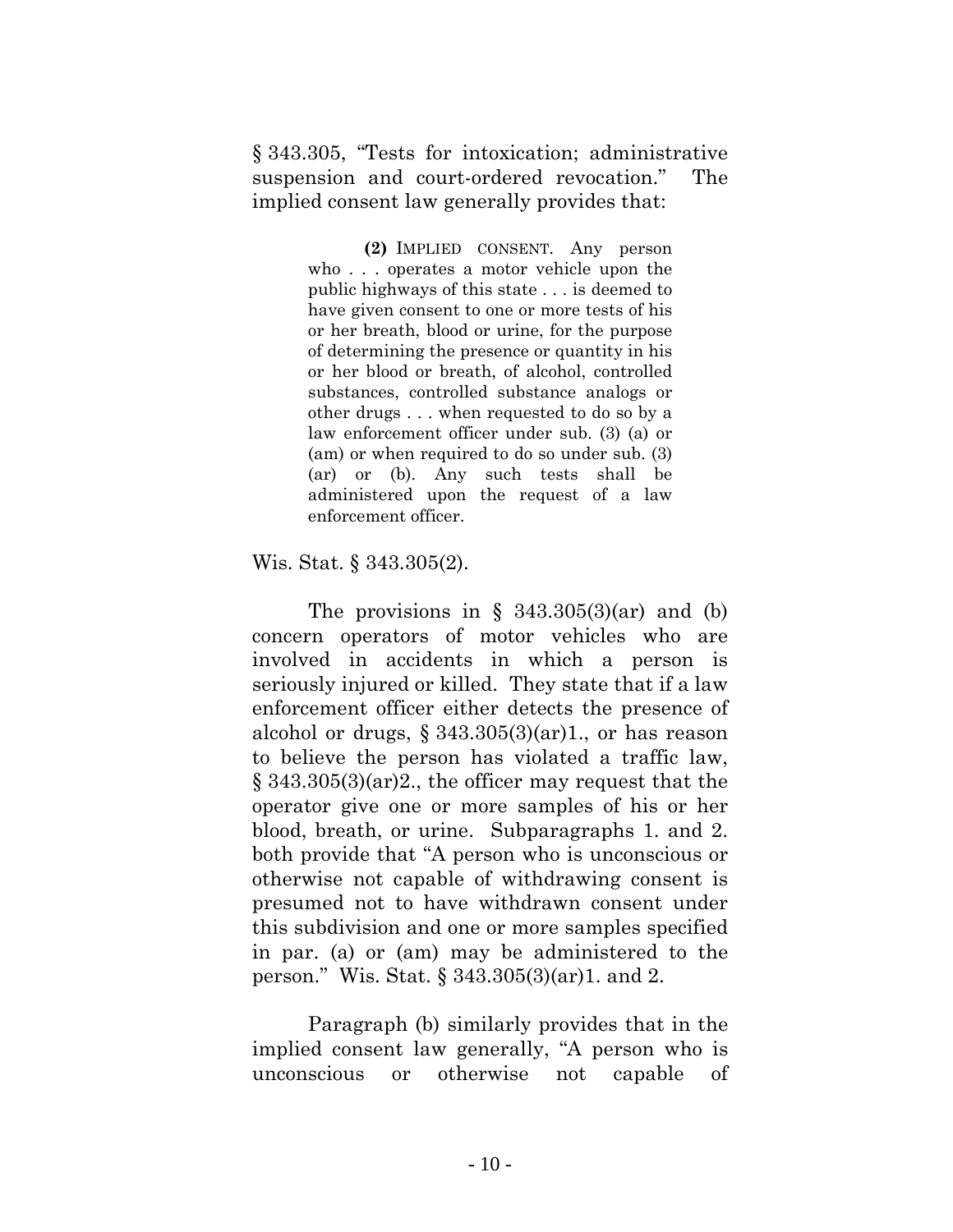withdrawing consent is presumed not to have withdrawn consent," and if a law enforcement officer has probable cause to believe that the person has committed an OWI-related offense, or detects any presence of alcohol or illegal drugs on the person, "one or more samples specified in par. [\(a\)](http://docs.legis.wisconsin.gov/document/statutes/343.305(3)(a)) or [\(am\)](http://docs.legis.wisconsin.gov/document/statutes/343.305(3)(am)) may be administered to the person." Wis. Stat. § 343.305(3)(b).

The circuit court concluded that § 343.305(3)(ar) and (b) are unconstitutional because they presume that a person who is incapable of withdrawing consent has given consent authorizing testing. It explained that

> The statutes in question conclusively presume that an incapacitated person has consented to a blood draw, and therefore permit an officer to order a blood draw without a warrant. Statutory implied consent is not constitutional actual consent. The statutes' irrebuttable presumption cannot be reconciled with the Fourth Amendment's warrant requirement.

(31:1; A-Ap. 192.)

The circuit court relied on *Padley*, in which this court concluded that the consent a person is deemed to have given when the person operates a motor vehicle on a highway in Wisconsin, under § 343.305(2), generally is insufficient to authorize the taking of a sample for testing. *Padley*, 354 Wis. 2d 545, ¶¶ 26, 40. Instead, only "actual consent" given when a law enforcement officer requests a sample of a person's blood, breath or urine for testing, is sufficient. *Id.* ¶ 27. However, this court noted a "tension" between its interpretation of the implied consent law and the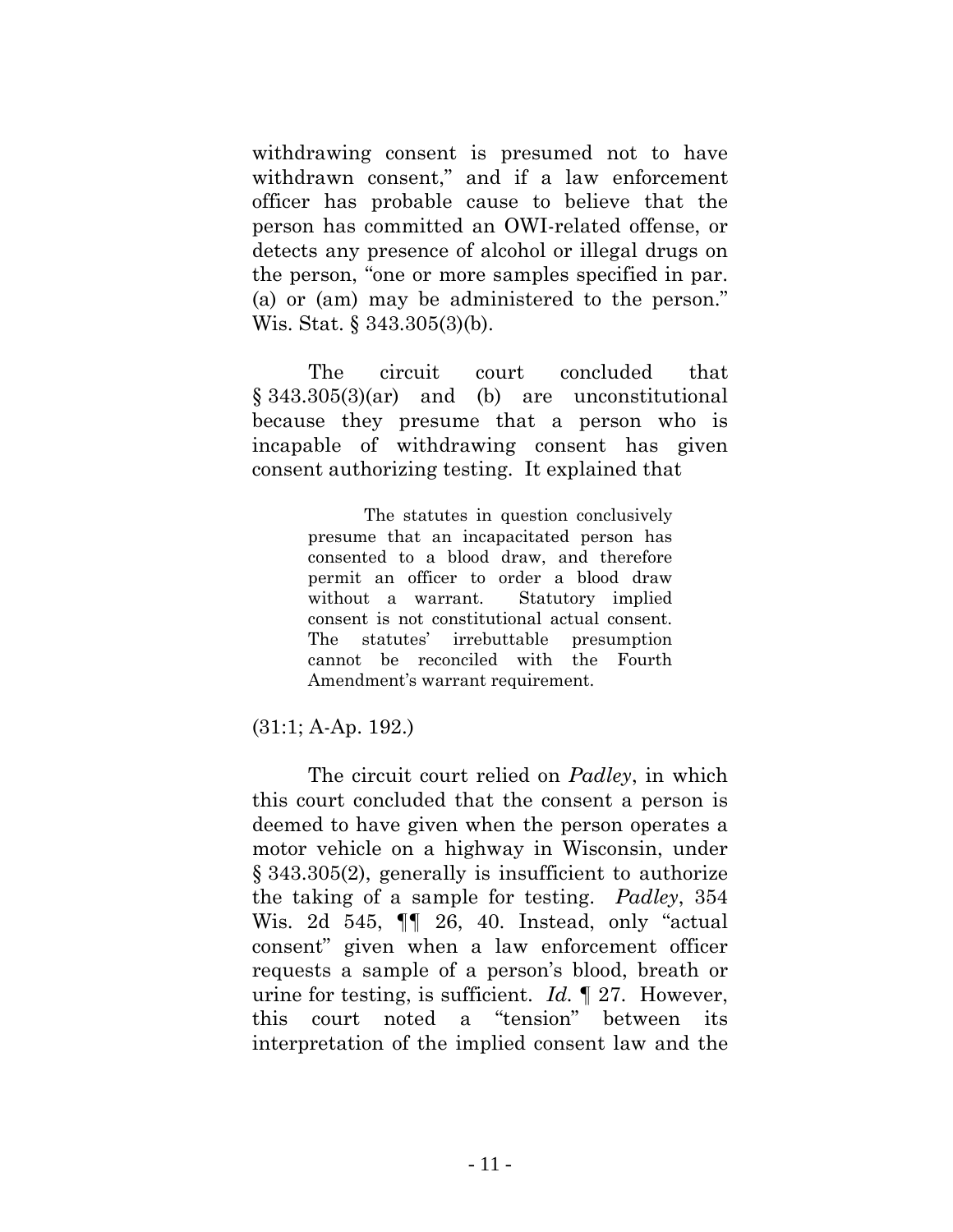language in §  $343.305(3)(ar)2$  $343.305(3)(ar)2$ <sup>3</sup> and recognized that "at least in the context of an incapacitated driver and in the limited context of § 343.305(3)(ar)2., implied consent is deemed the functional equivalent of actual consent." *Id.* ¶ 39 n.10.

The circuit court in this case concluded that the statutory "provisions of our informed consent law that create an irrebuttable presumption that an incapacitated driver is deemed not to have withdrawn his consent - - and therefore consented - - to a blood draw, cannot be squared with the Fourth Amendment" (31:7-8; A-Ap. 198-99).

If *Padley* correctly interpreted the implied consent law as authorizing testing only when a person gives "actual" consent at the time a law enforcement officer requests or requires a sample, the circuit court's conclusion in this case is likely correct. However, the State respectfully maintains that *Padley* did not correctly interpret the implied consent law.

As the State will explain, under the plain language of the implied consent law, and as the law has been interpreted by the Wisconsin Supreme Court and by this court, a person who operates a motor vehicle on a Wisconsin highway has given consent to a test of his or her blood, breath or urine. Wis. Stat. § 343.305(2). When a law enforcement officer requests a sample of blood, breath or urine under  $\S$  343.305(3)(a) or (am), or requires a sample under  $\S$  343.305(3)(ar) or (b), the officer does not ask for consent, because the person has already given consent. The officer requests or requires that the person submit to a

 $\overline{a}$ 

<span id="page-17-0"></span> $3$  This "tension" also applies to Wis. Stat. § 343.305(3)(ar)1. and (b), both of which use the same language as Wis. Stat. § 343.305(3)(ar)2.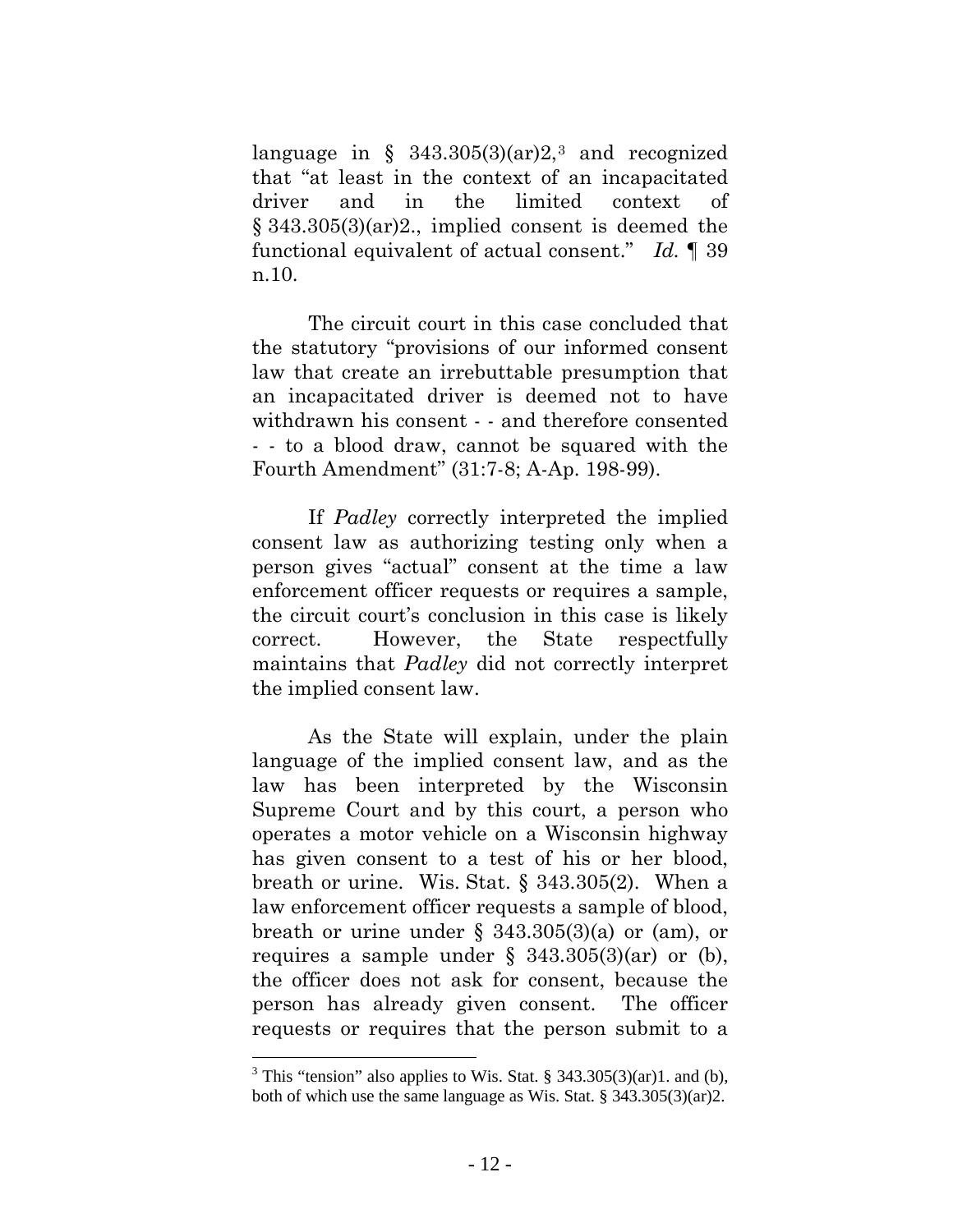test. If the person submits, one or more samples may be taken and one or more tests may be administered. If the person refuses, thereby withdrawing consent, he or she faces revocation of his or her operating privilege.

A person has no right to refuse testing. The choice is either to submit, and follow through on the consent the person has already given, or withdraw that consent and face revocation.

In the provisions of the implied consent law at issue here, the legislature has recognized that whether a person is conscious or unconscious, capable or incapable of withdrawing consent, the person has given consent to testing by operating a motor vehicle on a highway in Wisconsin. But unlike conscious drivers, who are capable of choosing to withdraw that consent, unconscious drivers, or those who are otherwise incapable of withdrawing their consent, are not capable of choosing to withdraw their consent.

The legislature did not exempt unconscious drivers from the implied consent law because they cannot give consent when a law enforcement officer requests or requires a test. It instead stated that the law applies to all drivers unless they withdraw consent, and it made clear that "[a] person who is unconscious or otherwise not capable of withdrawing consent is presumed not to have withdrawn consent under this subsection." Wis. Stat. § 343.305(3)(ar) and (b). These provisions are not unconstitutional because a person who is subject to testing under these provisions has already given consent to testing. The circuit court erred in finding these provisions unconstitutional and in therefore granting Howes' motion to suppress evidence.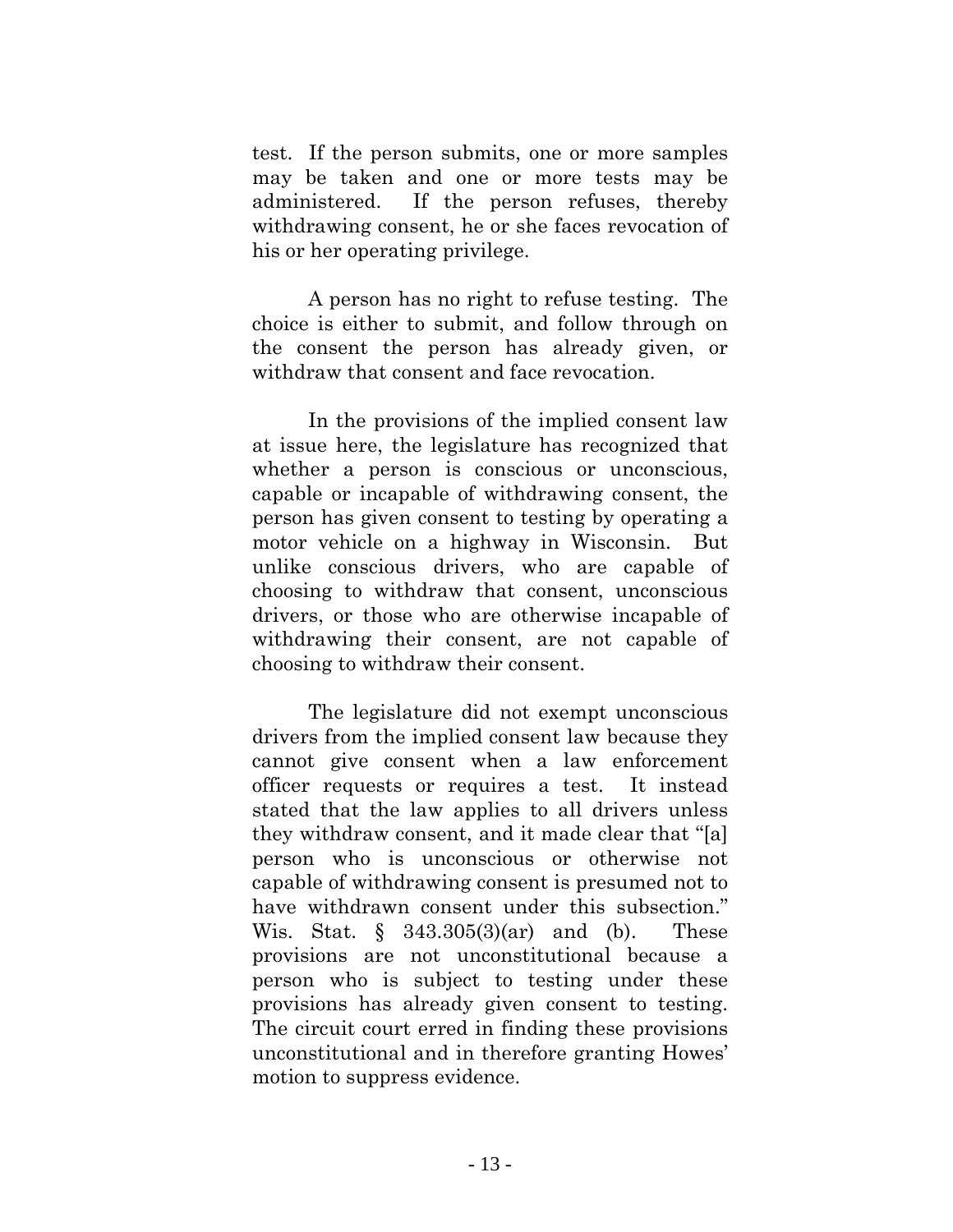C. Under Wisconsin's implied consent law, any person who operates a motor vehicle on a highway in Wisconsin is deemed to have given consent to the taking of one or more samples of his or her blood, breath or urine for testing, when requested or required by a law enforcement officer.

The implied consent law states that "Any person who . . . operates a motor vehicle upon the public highways of this state . . . is deemed to have given consent to one or more tests of his or her breath, blood or urine," when requested or required by a law enforcement officer. Wis. Stat. § 343.305(2). The Wisconsin Supreme Court has consistently interpreted the implied consent law as providing that a person gives consent to testing by obtaining a driver's license or operating a motor vehicle on a highway in Wisconsin.

In *Scales v. State*, 64 Wis. 2d 485, 219 N.W.2d 286 (1974), the supreme court recognized that the purpose of the implied consent law is "to impose a condition on the right to obtain a license to drive on a Wisconsin highway. The condition requires that a licensed driver, by applying for an[d] receiving a license, consents to submit to chemical tests for intoxication under statutorily determined circumstances." *Id.* at 494.

In *State v. Neitzel*, 95 Wis. 2d 191, 289 N.W.2d 828 (1980), the supreme court explained that the consent necessary to authorize chemical testing is not given at the time a law enforcement officer requests or requires a test, because the driver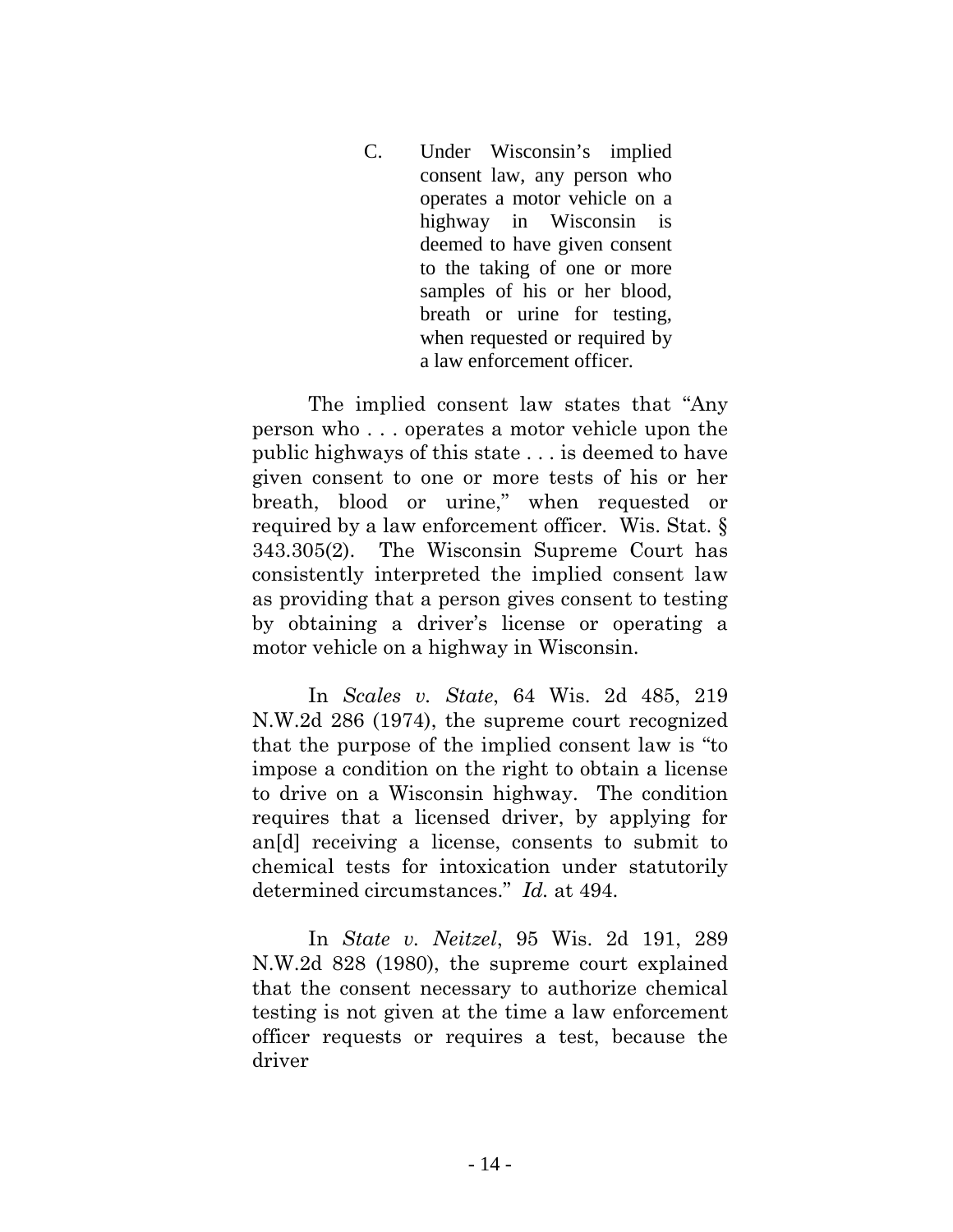has, by his application for a license, waived whatever right he may otherwise have had to refuse to submit to chemical testing. It is assumed that, at the time a driver made application for his license, he was fully cognizant of his rights and was deemed to know that, in the event he was later arrested for drunken driving, he had consented, by his operator's application, to chemical testing under the circumstances envisaged by the statute.

*Id.* at 201. The supreme court added that "The entire tenor of the implied consent law is . . . that consent has already been given and cannot be withdrawn without the imposition of the legislatively imposed sanction of mandatory suspension. *Id.* at 203.

In *State v. Brooks*, 113 Wis. 2d 347, 335 N.W.2d 354 (1983), the supreme court recognized that authority for testing is not dependent on a person giving consent when a law enforcement officer requests a test, stating "The implied consent law can only serve its purpose if there are penalties for unlawfully revoking consent." *Id.* at 355-56.

In *State v. Nordness*, 128 Wis. 2d 15, 381 N.W.2d 300 (1986), the supreme court recognized that the language that was then in subsection (1) stating "'*Any person who drives* or operates a motor vehicle upon the public highways of this state . . . shall be deemed to have given consent to one or more tests . . . ,'" "declares legislative policy, namely, that those who drive consent to chemical testing." *Id.* at 27-28.

In *State v. Zielke*, 137 Wis. 2d 39, 403 N.W.2d 427 (1987), the supreme court again recognized that consent to testing under the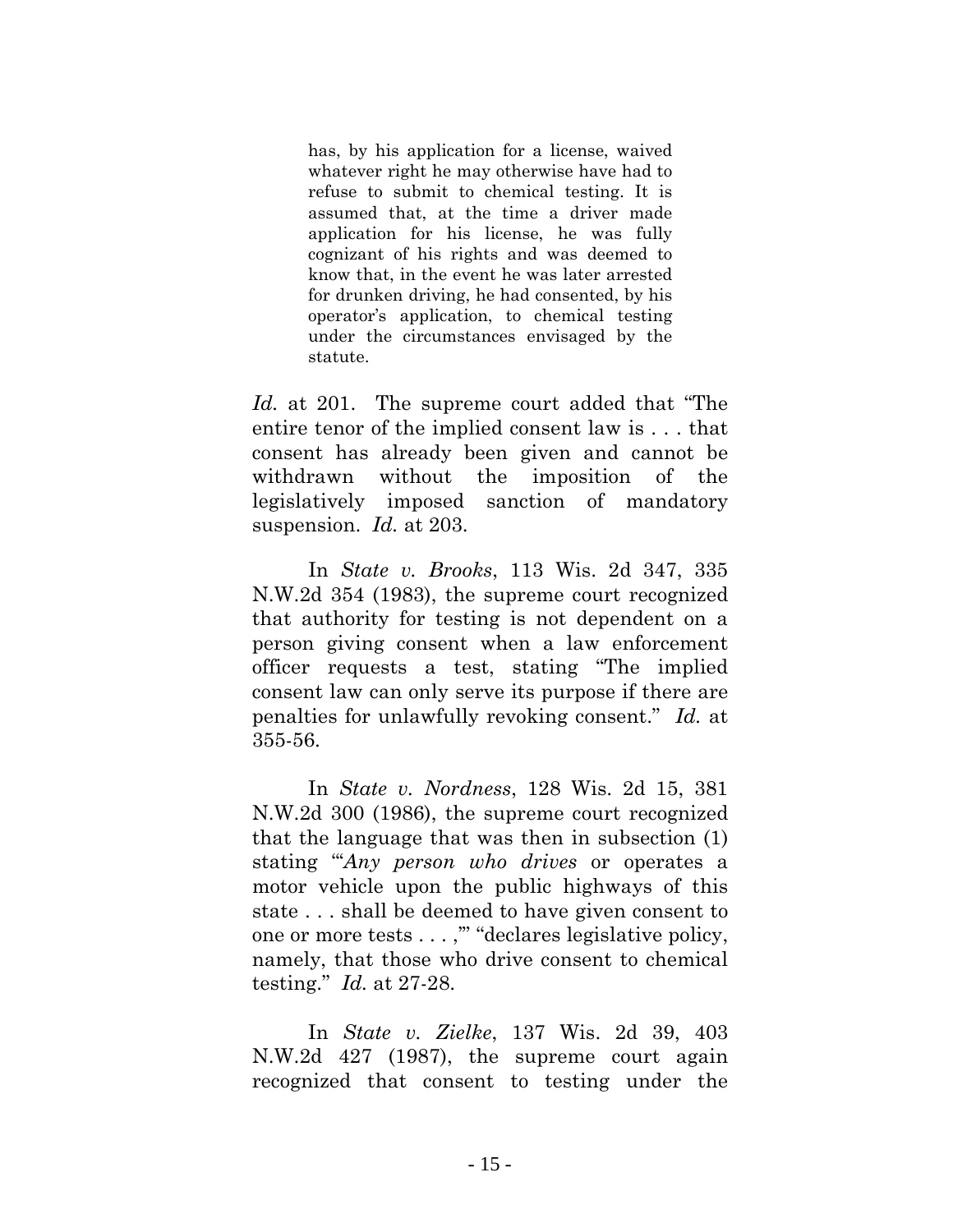implied consent law is given when a person operates a motor vehicle on a highway in Wisconsin, not when law enforcement asks for submission to a test. The court stated that under the implied consent law, "The refusal procedures are triggered when an arrested driver refuses to honor his or her previously given consent implied by law to submit to chemical tests for intoxication. The consent is implied as a condition of the privilege of operating a motor vehicle upon state highways." *Id.* at 47-48 (citing *Neitzel*, 95 Wis. 2d at 201 ) (footnote omitted).

In *State v. Krajewski*, 2002 WI 97, 255 Wis. 2d 98, 648 N.W.2d 385, the supreme court stated that "In Wisconsin, a driver impliedly consents to take the test requested by a law enforcement officer. When the driver refuses to take that test, the driver has withdrawn his or her consent—officers must yield to that decision or proceed in a manner outside the statute." *Id.* ¶ 36 n.15.

In *Washburn County v. Smith*, 2008 WI 23, 308 Wis. 2d 65, 746 N.W.2d 243, the supreme court stated that "Under the Implied Consent Law, the defendant was deemed to have consented to the test requested by Deputy Sutherland when the defendant decided to drive upon a Wisconsin highway." *Id.*  $\parallel$  40 n.36 (citing Wis. Stat. § 343.305(2)).

In some cases, the supreme court has concluded that a person impliedly gives consent to testing by obtaining a driver's license. *See e.g.*, *Scales*, 64 Wis. 2d 485; *Neitzel*, 95 Wis. 2d 191. In other cases, the supreme court has concluded that a person impliedly gives consent to testing by operating a motor vehicle on a highway in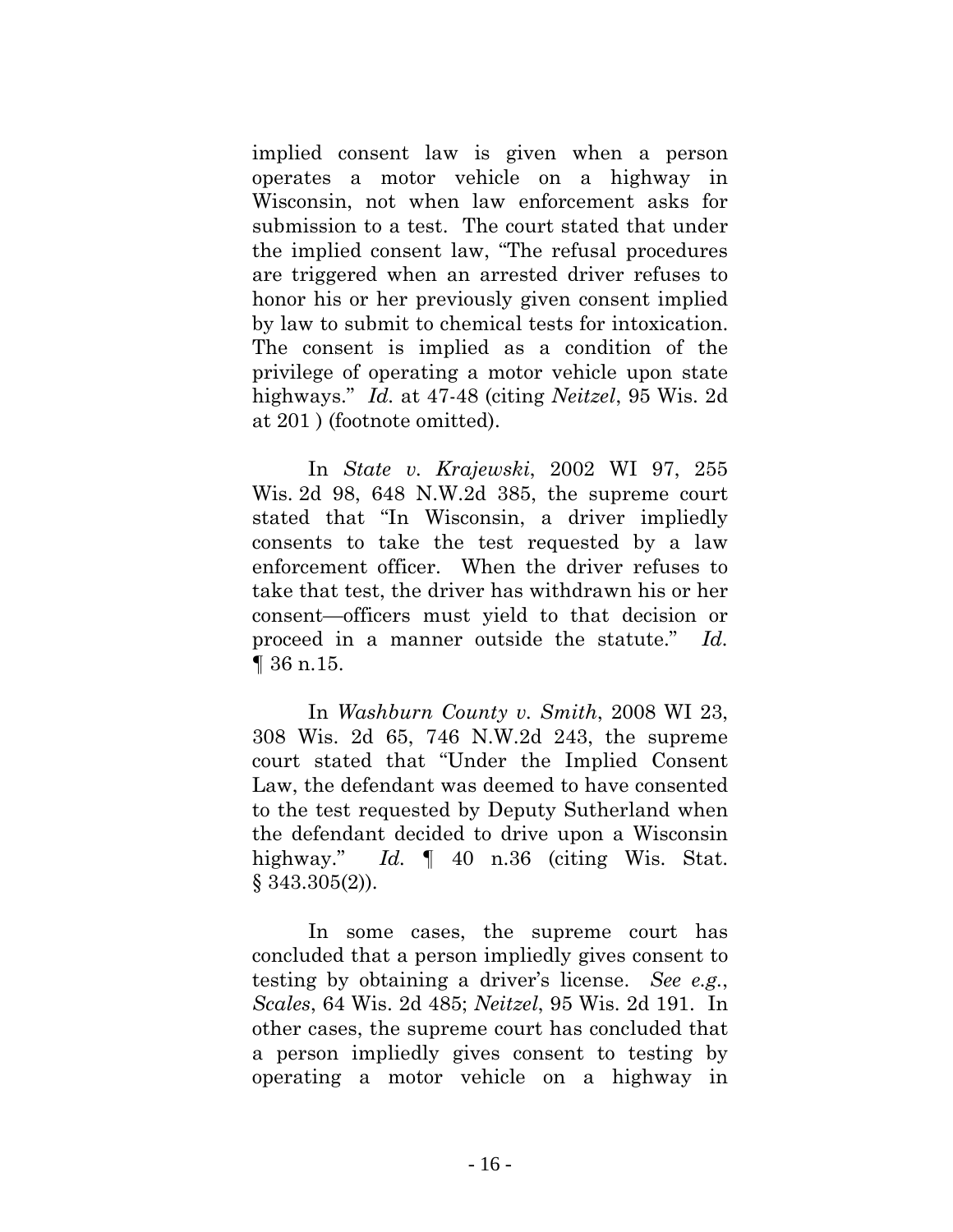Wisconsin. *See e.g.*, *Nordness*, 128 Wis. 2d 15; *Krajewski*, 255 Wis. 2d 98; *Smith*, 308 Wis. 2d 65. The State maintains that the cases stating that a person gives consent by operating on a highway in Wisconsin are correct, as that is precisely what the law states, in Wis. Stat. § 343.305(2). The legislature could not reasonably have intended that a person gives implied consent by obtaining a Wisconsin driver's license, as this would seemingly exempt any person who does not have a Wisconsin driver's license from the implied consent law.

But whether stating that a person gives consent to testing by obtaining a driver's license, or by operating a motor vehicle on a highway in Wisconsin, the supreme court in each of these cases has made clear that under the implied consent law, any person has already given consent authorizing the taking of one or more samples before a law enforcement officer requests or requires a sample.

> D. Additional consent when a law enforcement officer requests or requires testing is not required to authorize the taking of one or more samples.

When a law enforcement officer requests or requires testing, the person is required to either submit, or refuse and withdraw consent. No additional consent is required to authorize the taking of one or more samples for testing. While an officer generally is required to read the informing the accused information in § 343.305(4) to the person when requesting a sample, the Wisconsin Supreme Court has determined that it is not required that the person understand the information given by the officer. If the person is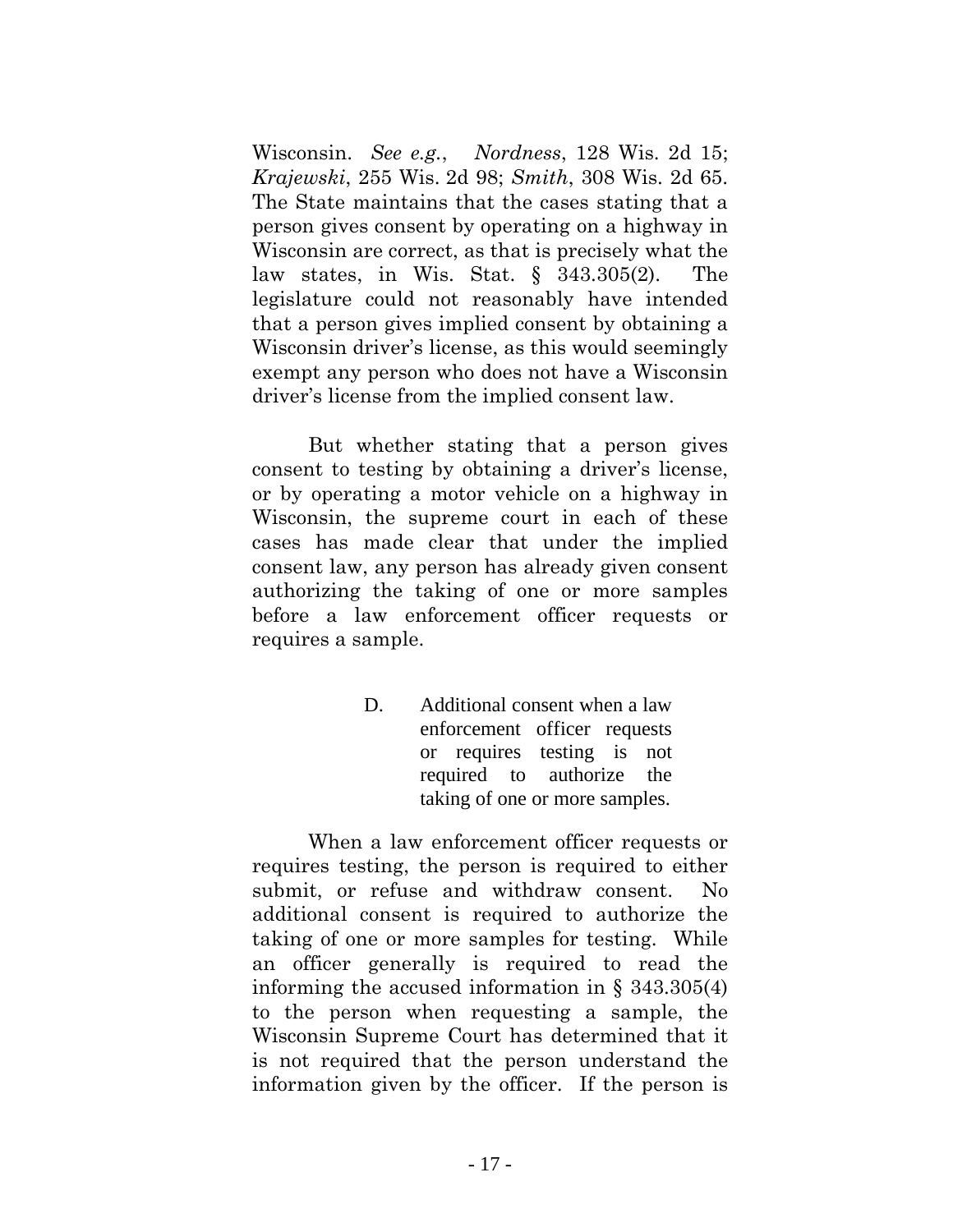unconscious, the officer is not even require to read the informing the accused information to the person. Because all persons have given consent to testing by driving in Wisconsin, they need not give additional "actual" consent to authorize the taking of a sample for testing.

In *State v. Piddington*, 2001 WI 24, 241 Wis. 2d 754, 623 N.W.2d 528, the supreme court determined that because a person gives consent under the implied consent law authorizing testing, it is not required that the person even understand the informing the accused warnings that a law enforcement officer reads to the person when requesting a sample.

In *Piddington*, a law enforcement officer stopped a driver who was severely deaf. *Id.* ¶ 2. The officer attempted to communicate with the driver through notes, gestures, and some speaking. *Id.* ¶ 3. After the driver was arrested, a police officer who was not a certified ASL interpreter but who knew some sign language, gave the driver the informing the accused information orally and by sign. *Id.* ¶ 5-6. The officer also read the informing the accused form to the driver, who said he could not read the officer's lips. *Id.* ¶ 6. The driver "indicated that he would submit to a blood test." *Id.*

The driver moved to suppress the blood test results, arguing that he needed an ASL interpreter to fully understand the informing the accused form. *Id.* ¶ 8. The circuit court concluded that the officers made a reasonable effort to communicate the warnings to the driver, but the court granted the motion to suppress the blood test results because the State failed to show that the driver understood the warnings. *Id.* ¶ 10.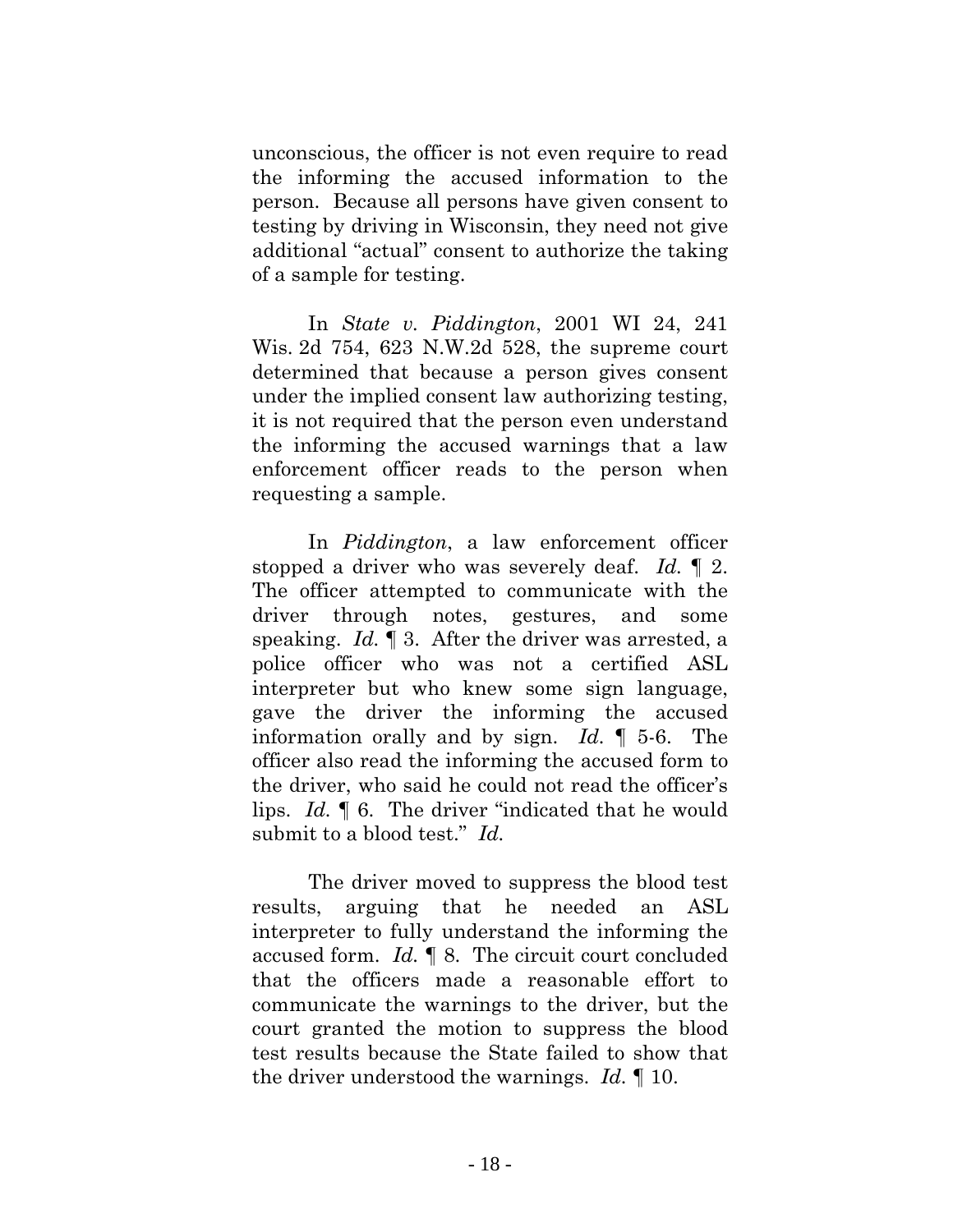The court of appeals reversed, concluding that an officer need only read the form to the person to comply with the implied consent law. *Id*. ¶ 11 (citing *State v. Piddington*, 2000 WI App 44, ¶ 12, 233 Wis. 2d 257, 607 N.W.2d 303).

The supreme court affirmed, concluding that compliance with the implied consent law is dependent on the officer's actions, not on whether the driver understands the information in the informing the accused form. The court stated:

> We agree with the court of appeals that "since the statute requires the information to be provided only to persons who are probably intoxicated, it is unlikely that the legislature intended a persons' understanding or comprehension of the information to be determinative of compliance with the statute."

*Id.* ¶ 25 n.14 (citing *Piddington*, 233 Wis.2d 257,  $\P$  15).

The supreme court added that "Whether Piddington subjectively understood the warnings is irrelevant," *id.* ¶ 32 n.19, and "Whether the accused driver has actually comprehended the warnings is not part of the inquiry, rather the focus rests upon the conduct of the officer." *Id.* ¶ 55.

The supreme court's determination in *Piddington* that a person need not understand the implied consent warnings an officer gives him or her in order to validly consent to a blood draw, could not be correct if the only consent that can authorize a blood draw is "actual" consent given in response to a request from an officer. A person who cannot understand the information that the officer is required to give him or her cannot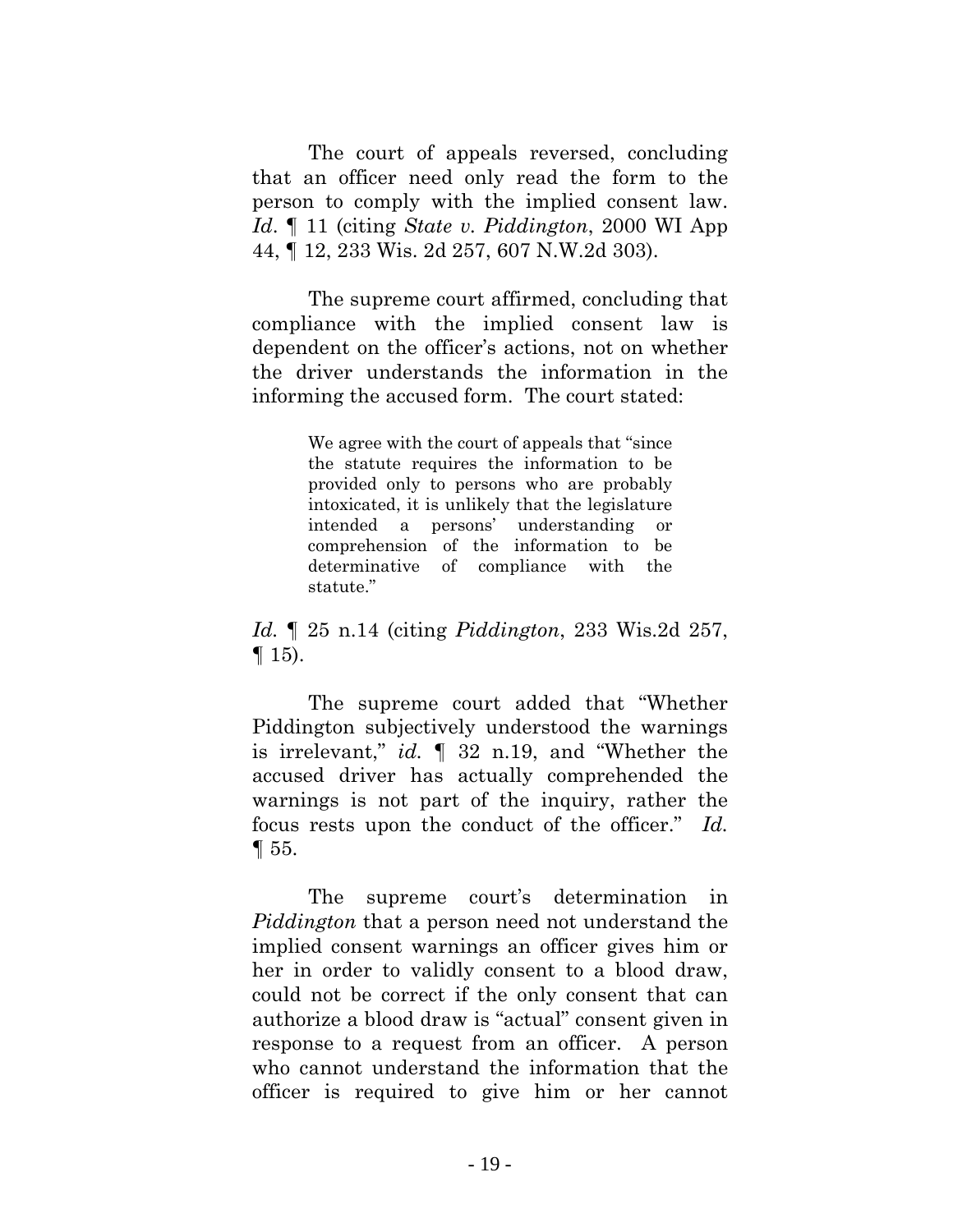reasonably be held to have given knowing, intelligent, and voluntary constant at that time.

The supreme court's holding in *Piddington* recognized the well-established interpretation of the implied consent law—that consent is given at the time the person operates a motor vehicle on a Wisconsin highway. A driver's consent is not dependent on his or her understanding the informing the accused warnings because the driver already gave knowing and voluntary consent by operating a motor vehicle on a highway in Wisconsin.

In *State v. Disch*, 129 Wis. 2d 225, 385 N.W.2d 140 (1986), the supreme court addressed the "unconscious driver" provision in the 1979-80 version of the implied consent law, and concluded that under that provision, additional consent at the time a law enforcement officer requests a sample is explicitly not required. The implied consent law stated in part that:

> (c) A person who is unconscious or otherwise not capable of withdrawing consent is presumed not to have withdrawn consent under this subsection, and if a law enforcement officer has probable cause to believe that the person has violated s. 346.63 (1) or a local ordinance in conformity therewith, the person may be arrested therefor and a test may be administered to the person.

Wis. Stat. § 343.305(2)(c) (1979-80); *Disch*, 129 Wis. 2d at 231. The court concluded that the provision

> obviates the necessity of an officer's request for a test or a blood sample. This subsection comes into play only when the person is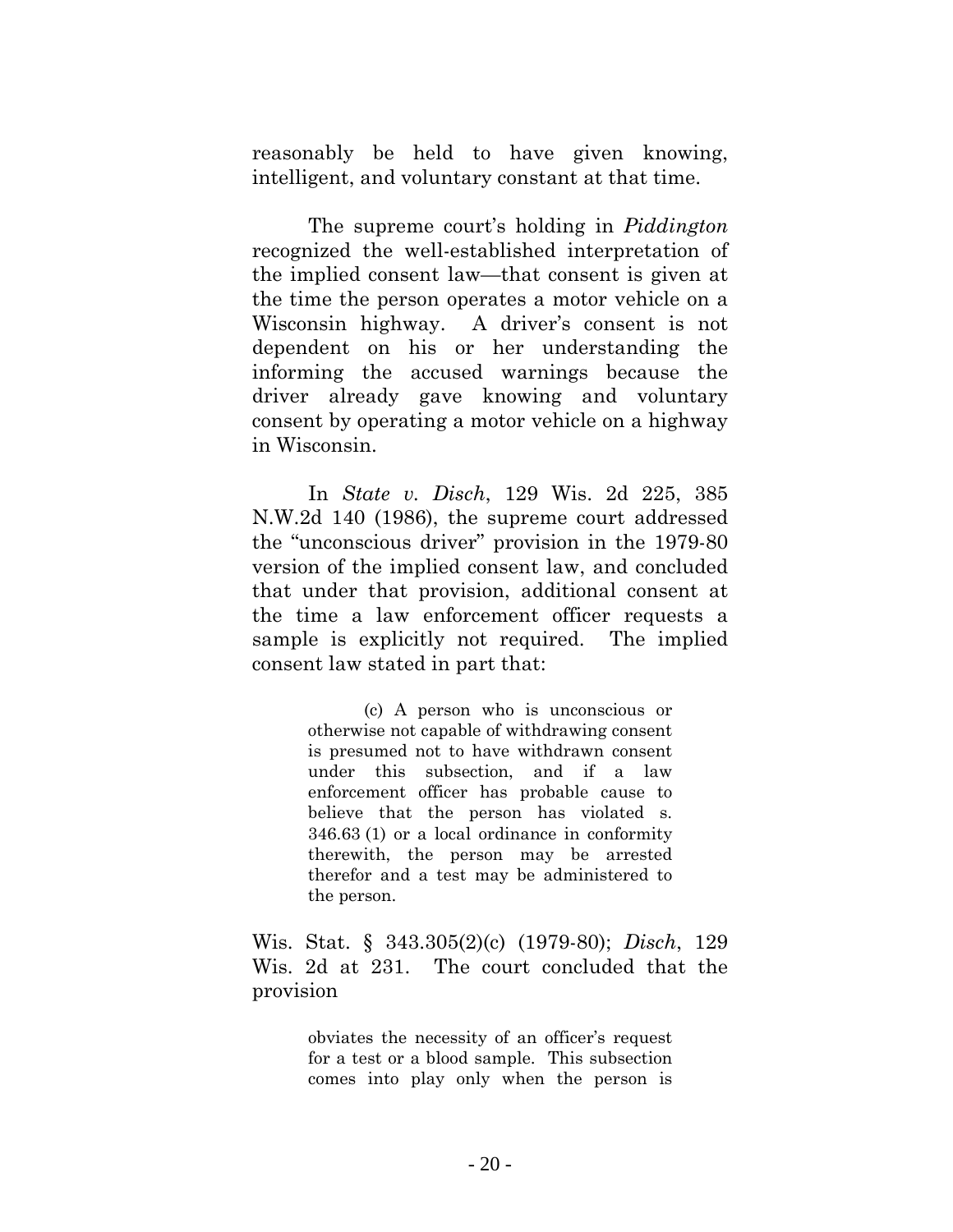unconscious or otherwise not capable of withdrawing consent. If a person is unconscious or otherwise not capable of withdrawing consent, it would be useless for the officer to request the person to take a test or to give a sample. It would be just as useless for the officer to inform an unconscious person or one who is otherwise not capable of withdrawing consent that he or she is deemed to have consented to tests

*Id.* at 233.

The supreme court concluded that "when the requirements of sec.  $343.305(2)(c)$  are met, an officer may administer a test without complying with sec.  $343.305(3)(a)$ ," by informing the accused about the implied consent law. *Id.* at 234.

The supreme court's conclusion that a law enforcement officer can validly administer a test without even informing the accused about the implied consent law, or asking for consent, recognizes that the authority to administer a test is based on the consent a person impliedly gives when the person operates a motor vehicle on a Wisconsin highway, and does not require additional consent when an officer requests a test.

In *State v. Wintlend*, 2002 WI App 314, 258 Wis. 2d 875, 655 N.W.2d 745, this court addressed a defendant's argument that the consent that authorizes a test of a person's blood, breath or urine under the implied consent law is the consent given when a law enforcement officer reads the informing the accused warnings to the person, and that this consent is coercive and invalid. *Id.* ¶¶ 2, 8. This court rejected this argument, explaining that consent to testing is given at the time a person obtains a driver's license or operates a motor vehicle on a highway in Wisconsin, and that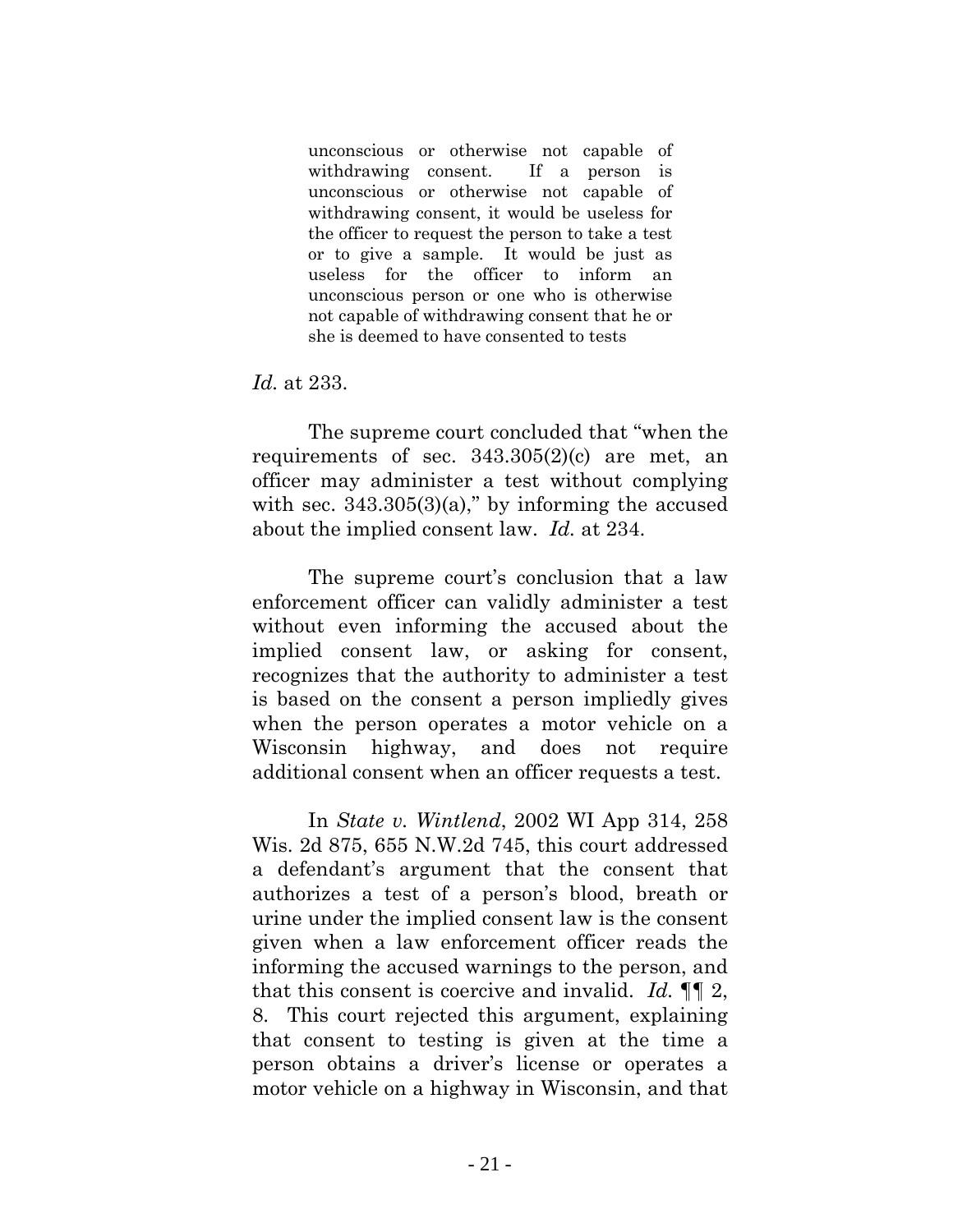additional consent is not required when a law enforcement officer requests that the person submit to testing. The court stated:

> We begin our analysis with the truism that no one forces anyone in this state to get a driver's license. Individuals have the freedom to choose whether and when to drive on our highways. However, in return for seeking the privilege of driving on our highways, the would-be motorist must obtain a valid driver's license. As a condition of obtaining a driver's license, the would-be motorist must be willing to accept the burdens associated with this choice. . . . pertinent to this case, our supreme court has declared that when a would-be motorist applies for and receives an operator's license, that person submits to the legislatively imposed condition that, upon being arrested for driving while under the influence, he or she consents to submit to the prescribed chemical tests.

*Id.* ¶ 12.

This court noted that in *Neitzel*, the supreme court wrote that:

> By reason of the implied consent law, a driver, when he applies for and receives an operator's license, submits to the legislatively imposed condition on his license that, upon being arrested and issued a citation for driving under the influence of an intoxicant, contrary to sec. 346.63(1), Stats., he consents to submit to the prescribed chemical tests. He applies for and takes his license subject to the condition that a failure to submit to the chemical tests will result in the sixty-day revocation of his license unless the refusal was reasonable.

*Wintlend*, 258 Wis. 2d 875, ¶ 12 (quoting *Neitzel*, 95 Wis. 2d at 193).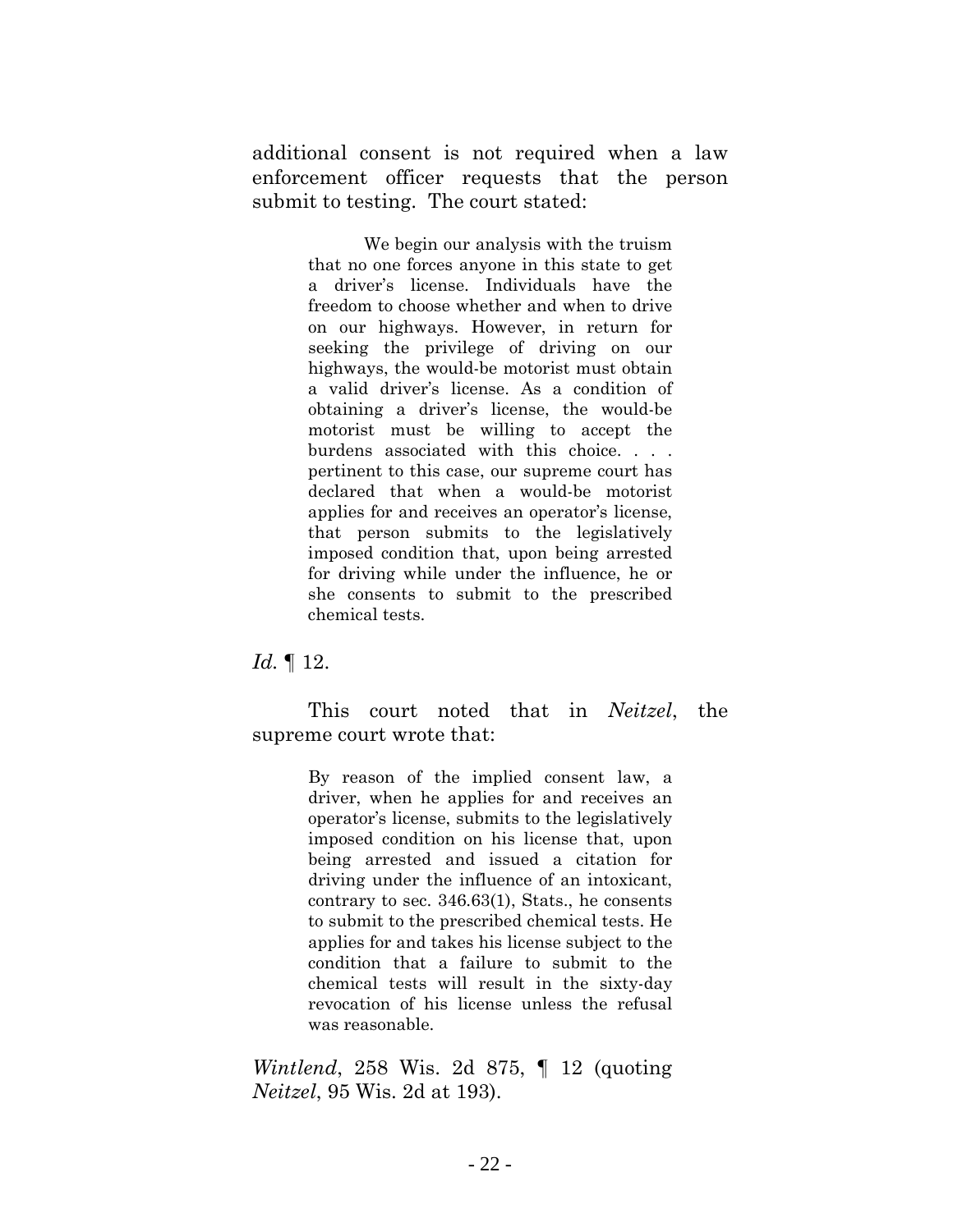This court recognized the supreme court's interpretation of the implied consent law, stating:

> Thus, our supreme court has decided that the time of consent is when a license is obtained. As such, it stands to reason that any wouldbe motorist applying for a motor vehicle license is not coerced, at that point in time, into making the decision to get a license conditioned on the promise that if arrested for drunk driving, the motorist agrees to take a test or lose the license. The choice is there. If the would-be motorist decides to dissent, he or she does not have to get a license to exercise the constitutional right to travel. The person can take a bus, ride a bike, or walk. Thus, there is no psychological pressure brought to bear at the time that a motorist applies for and obtains a driver's license in exchange for accepting the burdens imposed by the State.

## *Id.* ¶13 (citation omitted).

This court noted that the defendant in *Wintlend* "does not acknowledge the language contained in N*eitzel*," but "Rather, he argues that the time when consent to take the test occurs and the time when the coercion rears its head is when a law enforcement officer reads the Informing the Accused form to the accused motorist." *Id.* ¶ 14.

This court rejected the defendant's argument, stating that "As we already noted, the argument that consent comes at some time different from the time a person applies for and obtains the license is directly contrary to the specific language found in *Neitzel*." *Id.*

This court then explained why, even if the supreme court had not made clear that consent to testing is not given at the time the officer requests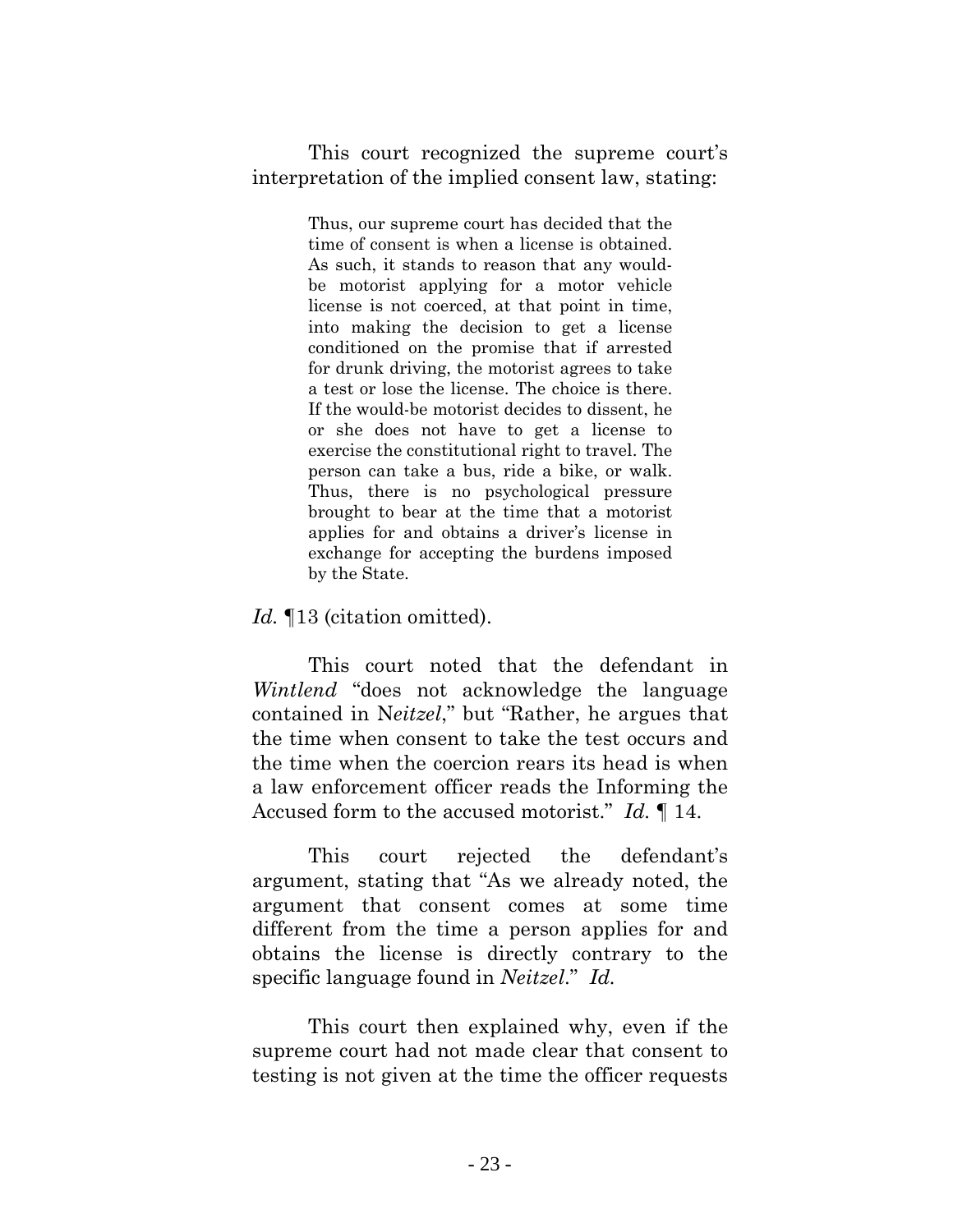a sample, the defendant's argument to the contrary would still be wrong. The court stated:

> For the sake of argument, let us suppose that *Neitzel* did not contain the language we have cited. Let us indulge Wintlend in his argument. He cites WIS. STAT. § 343.305(2), which says, in pertinent part: "Any person who . . . drives or operates a motor vehicle upon the public highways . . . is deemed to have given consent." Wintlend argues that the legislature has thus decreed that consent is obtained when the person has actually driven on the highway, not at some time beforehand. He apparently further argues that the statute is addressing the motorist in "real-time," after arrest when being read the Informing the Accused form, not before. And while he has not made the argument, one could assert that the language in *Neitzel* weakens when it is observed that out-of-state drivers would not fit nicely into the *Neitzel* court's analysis.

> We could quibble with Wintlend's statutory construction analysis. We could say that what is wrong with Wintlend's reasoning is that the legislature did not put that language in the present tense as if to say that the person "gives consent" each time he or she decides to drive. Rather, the legislature said that the person "is deemed to have given consent." WIS. STAT. § 343.305(2). That wording implies that the consent antecedes the operation of the vehicle. Our construction would be consistent with the language contained in *Neitzel*. Or we could read the statute to say that the statute says nothing about consent being obtained at the time the form is read; at the most, it says that any time a person drives a motor vehicle on our highways, at that time, consent is obtained. Either construction would doom Wintlend's argument.

*Id.* ¶¶ 15-16.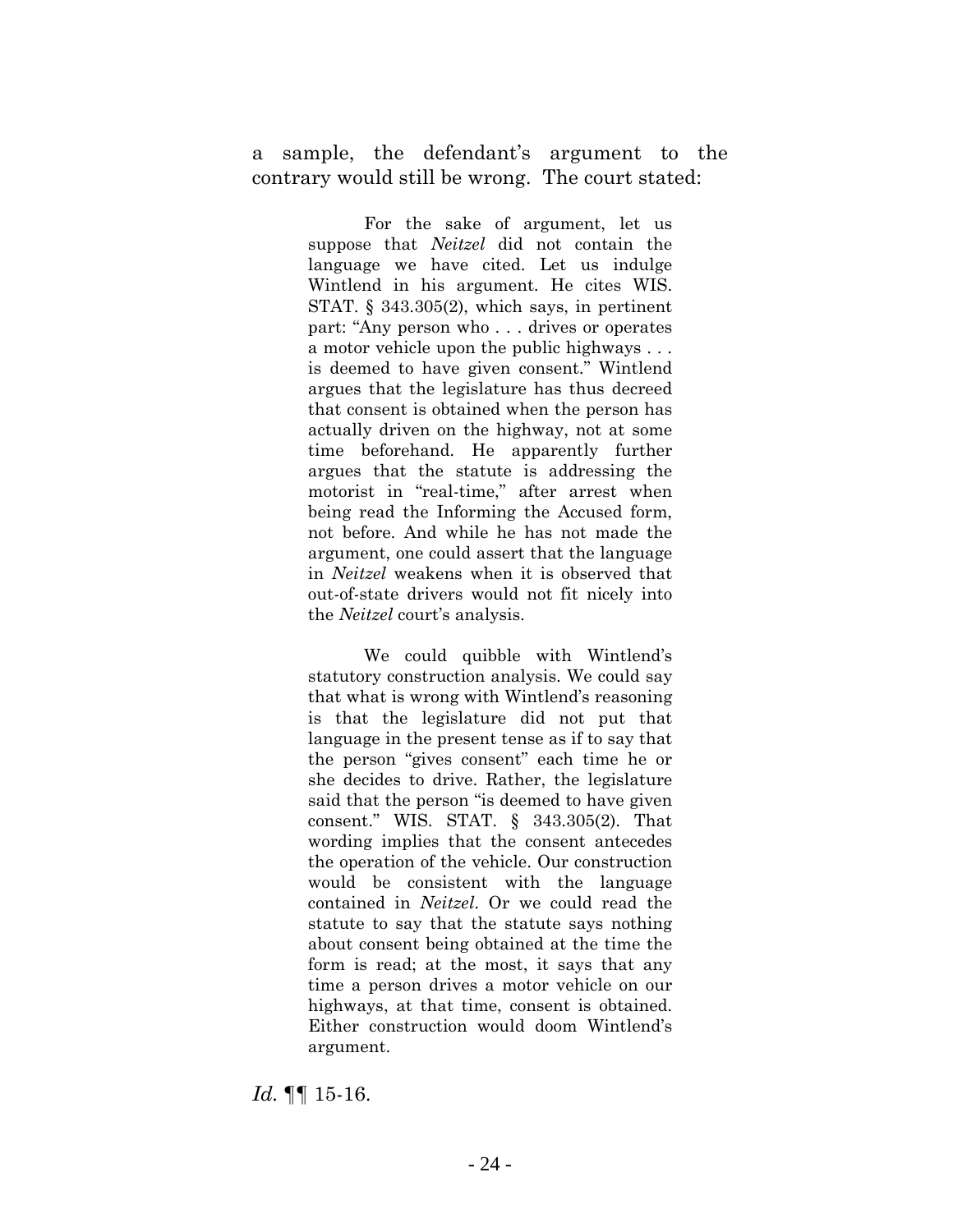As the supreme court has recognized in numerous cases, any person who obtains a Wisconsin driver's license or operates a motor vehicle on a highway in Wisconsin has given consent to testing when a law enforcement officer requests or requires that he or she submit to testing. As the supreme court has recognized in numerous case, and as this court recognized in *Wintlend*, additional consent at the time the officer requests or requires a sample is not required to authorize the taking of a sample for testing. Under this well-established interpretation of the implied consent law, Wis. Stat. § 343.305(3)(ar) and (b), which authorize the taking of a blood sample from an unconscious person, are not unconstitutional. After all, the person has already consented to testing, and additional consent is not required.

The circuit court in this case did not cite or rely on any of these cases. It instead relied on *Padley*, a case in which this court interpreted the implied consent law very differently.

In *Padley*, this court examined the implied consent law, and explained that the law creates two types of consent: first, the "implied consent" a person gives when operating a motor vehicle in Wisconsin; and second, "actual consent" given when a law enforcement officer requests a sample. This court explained that:

> "Implied consent" is not an intuitive or plainly descriptive term with respect to how the implied consent law works. We suspect that it is a source of confusion. On occasion in the past we have seen the term "implied consent" used inappropriately to refer to the consent a driver gives to a blood draw at the time a law enforcement officer requires that driver to decide whether to give consent.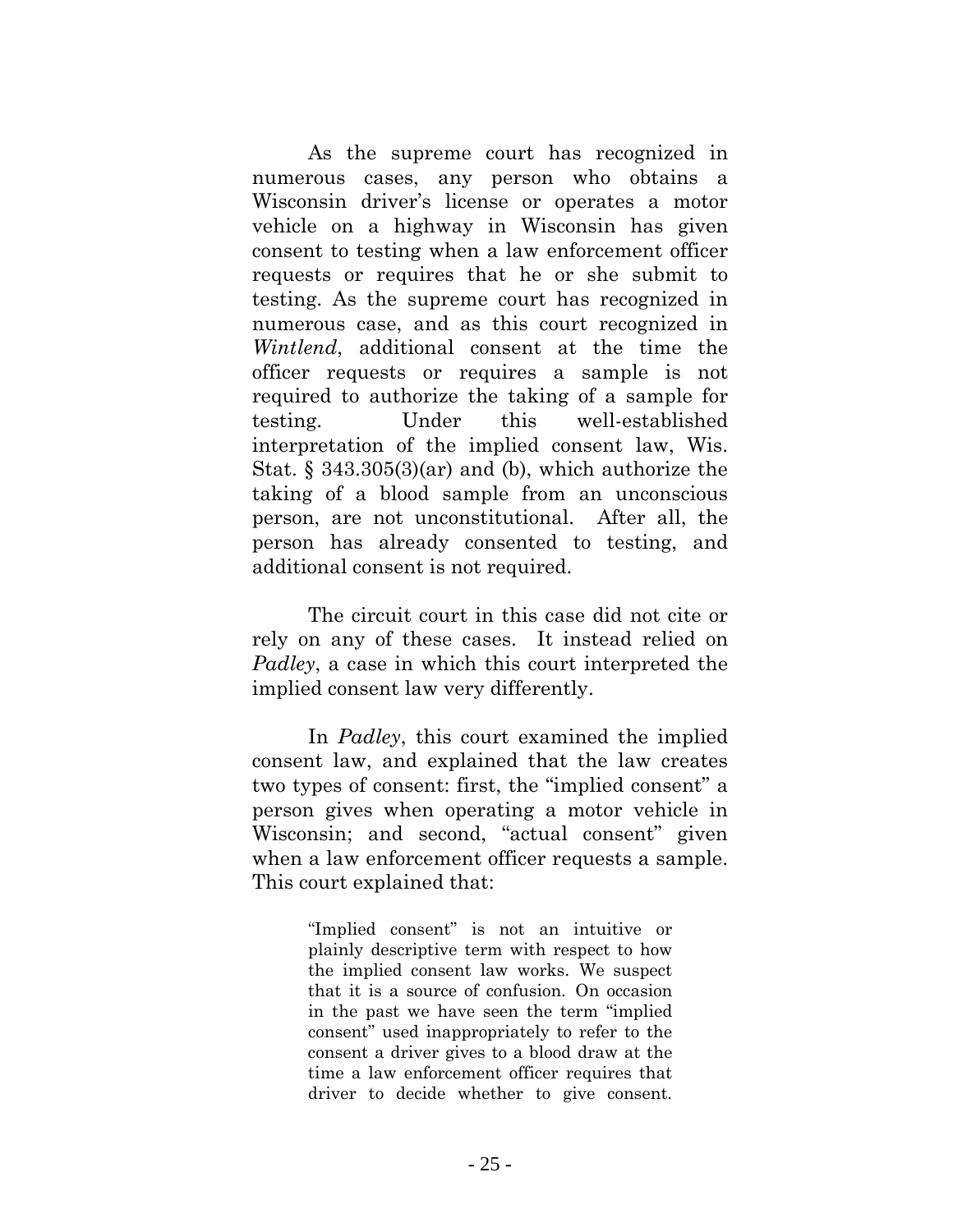However, actual consent to a blood draw is not "implied consent," but rather a possible result of requiring the driver to choose whether to consent under the implied consent law.

There are two consent issues in play when an officer relies on the implied consent law. The first begins with the "implied consent" to a blood draw that all persons accept as a condition of being licensed to drive a vehicle on Wisconsin public road ways. The existence of this "implied consent" does not mean that police may require a driver to submit to a blood draw. Rather, it means that, in situations specified by the legislature, if a driver chooses not to consent to a blood draw (effectively declining to comply with the implied consent law), the driver may be penalized. This penalty scenario for "refusals" created by the implied consent law sets the scene for the second consent issue.

The State's power to penalize a refusal via the implied consent law, under circumstances specified by the legislature, gives law enforcement the right to force a driver to make what is for many drivers a difficult choice. The officer offers the following choices: (1) give consent to the blood draw, or (2) refuse the request for a blood draw and suffer the penalty specified in the implied consent law. When this choice is offered under statutorily specified circumstances that pass constitutional muster, choosing the first option is voluntary consent. The fact that the driver is forced to make a difficult choice does not render the consent involuntary. "The criminal process, like the rest of the legal system, is replete with situations requiring 'the making of difficult judgments' as to which course to follow." *McGautha v. California*, 402 U.S. 183, 213 (1971) (quoting *McMann v. Richardson*, 397 U.S. 759, 769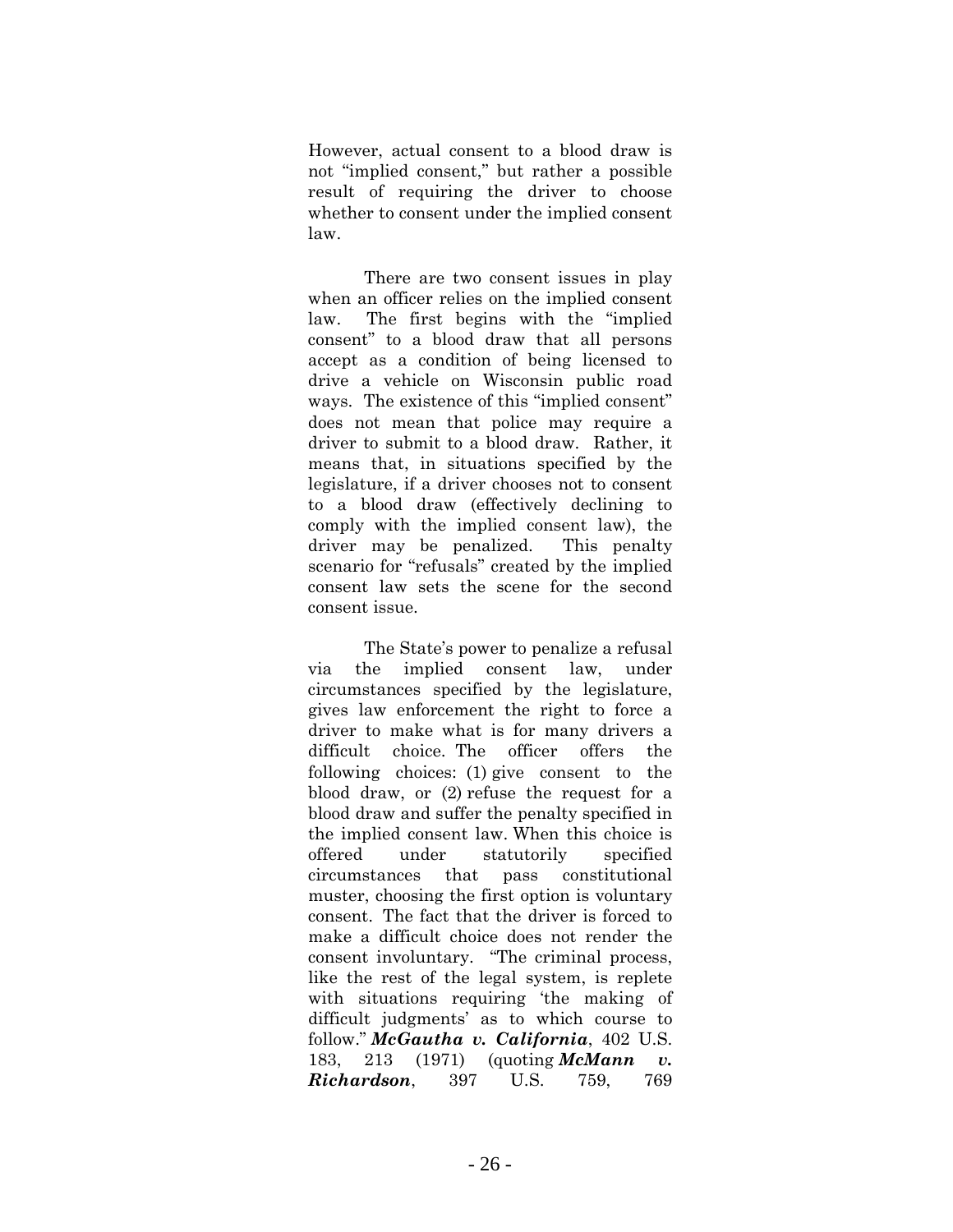(1970)), *vacated on other grounds by Crampton v. Ohio*, 408 U.S. 941 (1972).

With the general understanding that a proper implied consent law authorizes law enforcement to present drivers with a difficult, but permissible, choice between consent or penalties for violating the implied consent law, we resume more specific discussion.

#### *Padley*, 354 Wis. 2d 545, ¶ 25-28.

After identifying these two types of consent, this court went on to distinguish between implied consent and actual consent, and concluded that law enforcement can order the taking of a sample only upon actual consent. The court explained that:

> What is important for current purposes is that, at least in cases of the type we now address, the implied consent law is explicitly designed to allow the driver, and not the police officer, to make the choice as to whether the driver will give or decline to give *actual* consent to a blood draw when put to the choice between consent or automatic sanctions. Framed in the terms of "implied consent," choosing the "yes" option affirms the driver's implied consent and constitutes actual consent for the blood draw. Choosing the "no" option acts to withdraw the driver's implied consent and establishes that the driver does not give actual consent. Withdrawing consent by choosing the "no" option is an unlawful action, in that it is penalized by "refusal violation" sanctions, even though it is a choice the driver can make.

*Id.* ¶ 39.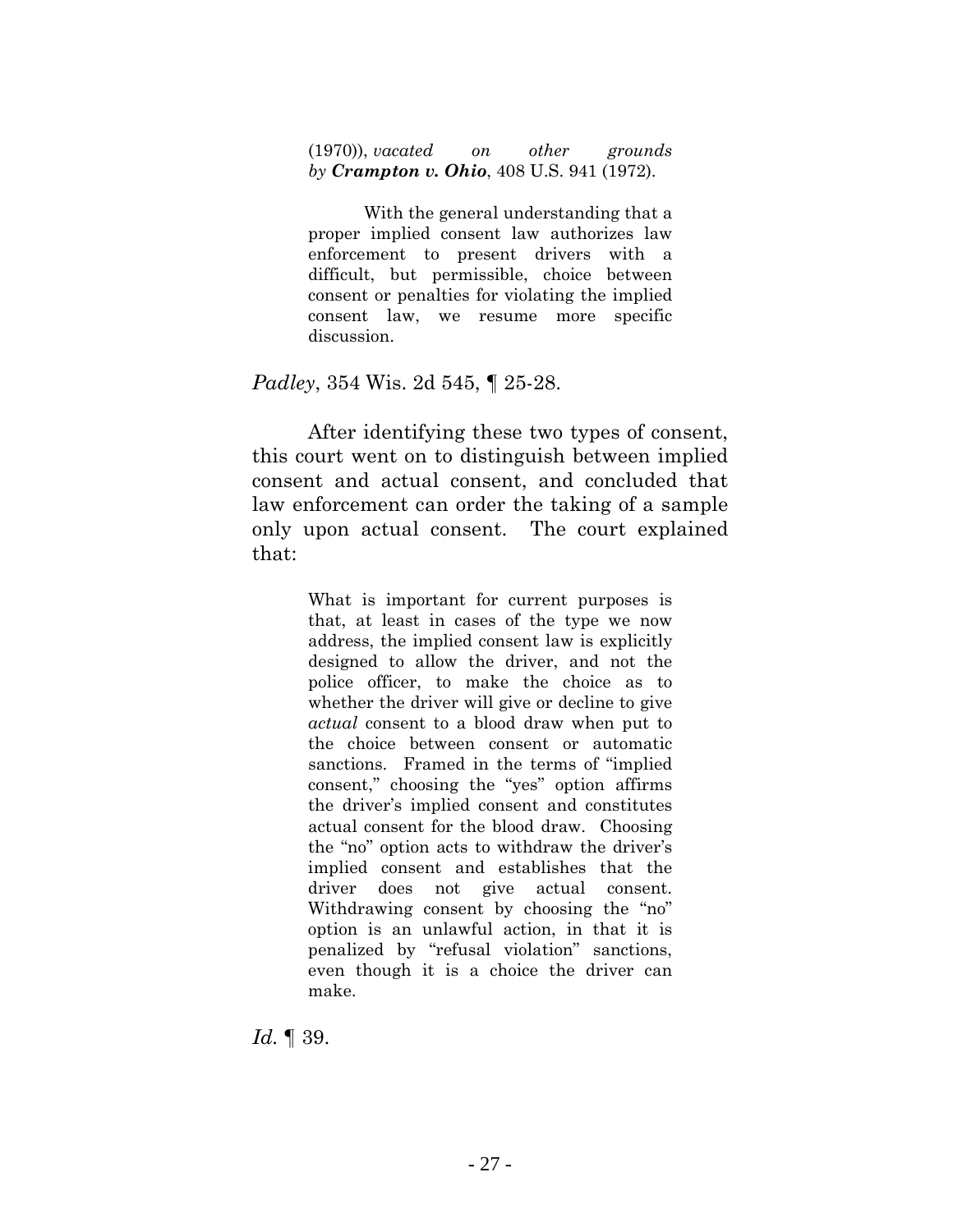The State respectfully maintains that this court's explanation of the implied consent law in *Padley* was incorrect. This court's conclusion that the consent a person impliedly gives when he or she operates a motor vehicle on a Wisconsin highway does not authorize testing, and that only "actual" consent given when a law enforcement officer requests or requires a sample can authorize testing, is seemingly the interpretation of the implied consent law that this court rejected in *Wintlend*, 258 Wis. 2d 875, ¶ 12. It is also contrary to the interpretation of the implied consent law in the supreme court decisions discussed above, in which the supreme court has found implied consent sufficient to authorize testing. *See Scales*, 64 Wis. 2d at 494; *Neitzel*, 95 Wis. 2d at 201, 203; *Nordness*, 128 Wis. 2d at 27- 28; *Zielke*, 137 Wis. 2d at 47-48; *Krajewski*, 255 Wis. 2d 98, ¶ 36 n.15; *Smith*, 308 Wis. 2d 65, ¶ 40 n.36; *Piddington*, 233 Wis. 2d 257, *Disch*, 129 Wis. 2d at 233.

In *Padley* this court recognized a "tension" between its interpretation of the implied consent law generally, and the language in § 343.305(3)(ar)2., that "establishes that, at least in the context of incapacitated drivers, 'implied consent' is a sufficient basis on which to proceed with a warrantless search." *Padley*, 354 Wis. 2d 545, ¶ 39 n.10. This court noted that

> Under § 343.305(3)(ar)2., a driver involved in an accident resulting in a death or great bodily harm who police believe committed a traffic law violation, and who is "unconscious or otherwise not capable of withdrawing consent[,] is presumed not to have withdrawn consent" and a blood draw "may be administered" to the driver. Thus, at least in the context of an incapacitated driver and in the limited context of  $\S 343.305(3)(\text{ar})2$ .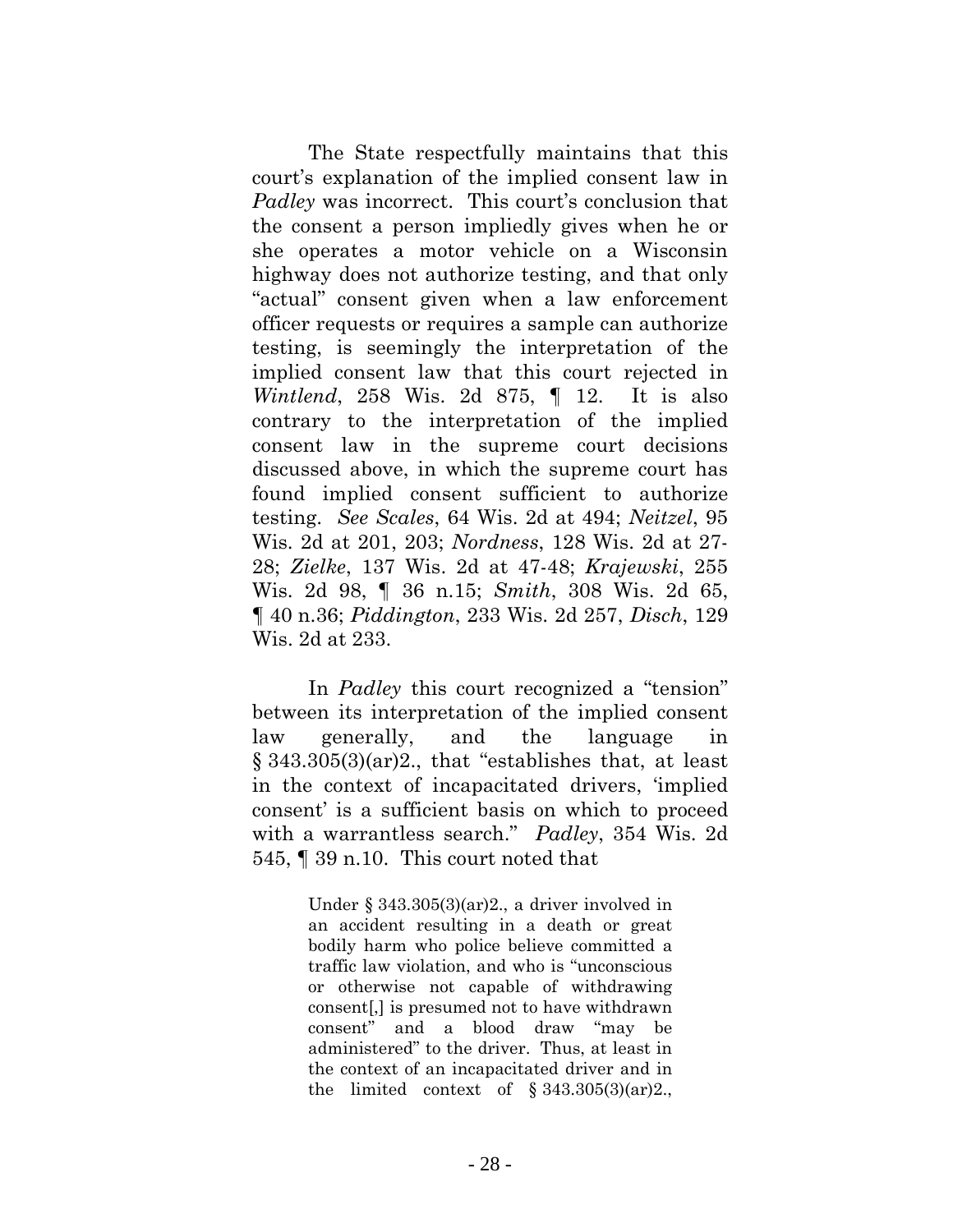implied consent is deemed the functional equivalent of actual consent.

*Id.* 

The circuit court concluded that this "tension" means that the "unconscious driver" provisions in the implied consent law are unconstitutional (31:1, 5-6; A-Ap. 192, 196-97).

The State respectfully maintains that this "tension" indicates that this court's interpretation of the implied consent law was incorrect.

The language in §  $343.305(3)(ar)2$ , and in  $\S$  343.305(3)(ar)1. and (b), cannot reasonably be read as referring to a different consent than that which applies in the rest of the implied consent law. Consent under the implied consent law is established in § 343.305(2), which states that:

> Any person who . . . operates a motor vehicle upon the public highways of this state . . . is deemed to have given consent to one or more tests of his blood, breath or urine . . . when requested to do so by a law enforcement officer under sub. (3) (a) or (am) or when required to do so by a law enforcement officer under sub.  $(3)$   $(ar)$  or  $(b)$ .

*Padley* recognized that the consent under § 343.305(2) is deemed to be the "functional equivalent" of "actual" consent when the person is unconscious or otherwise incapable of withdrawing consent. *Padley*, 354 Wis. 2d 545, ¶ 39 n.10. But it concluded that the same consent under § 343.305(2) is not the equivalent of actual consent when the person is conscious. *Padley*, 354 Wis. 2d 545, ¶¶ 38-39.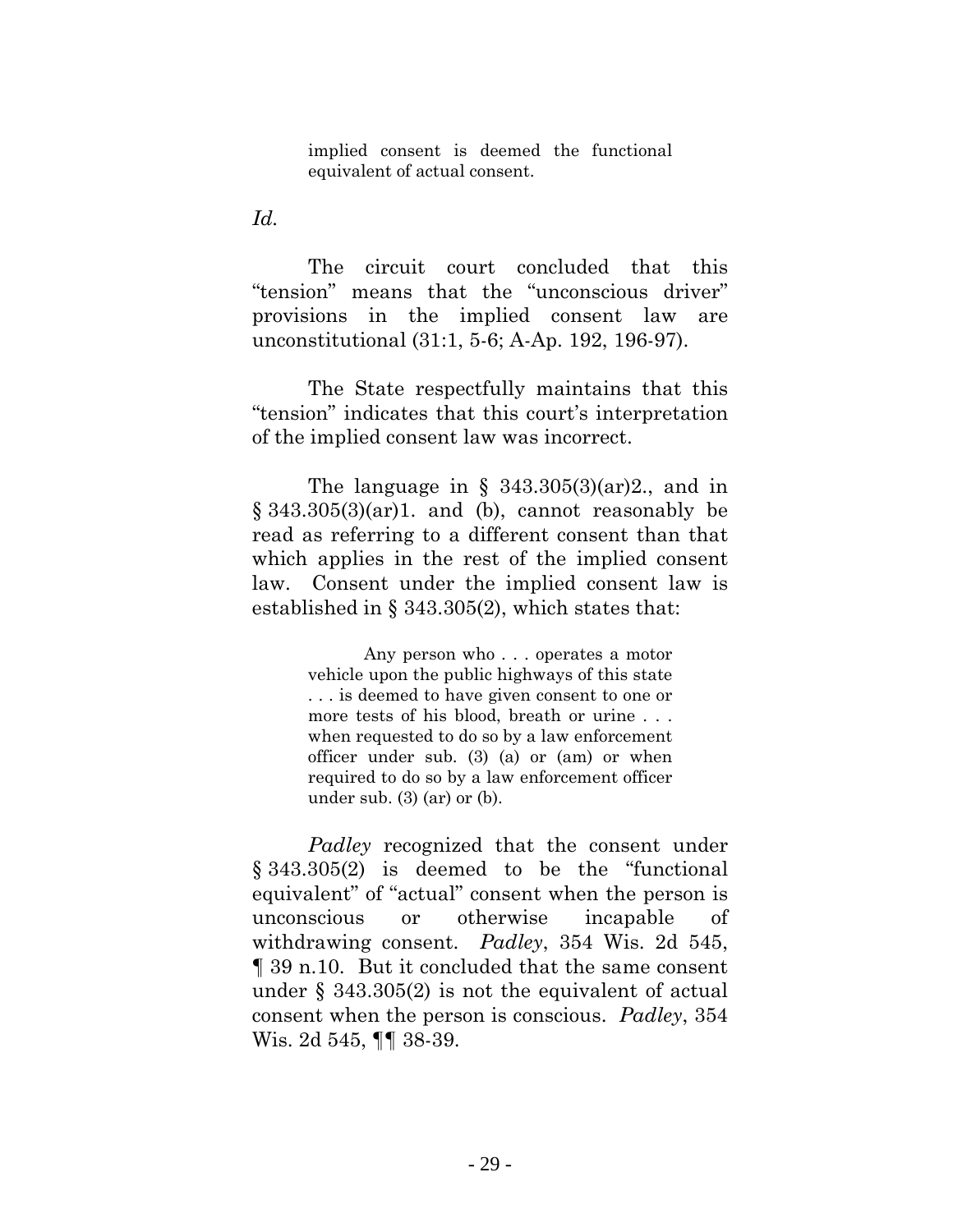The State maintains that the consent a person gives under  $\S$  343.305(2) by operating a motor vehicle in Wisconsin cannot reasonably have two different meanings depending on whether the person is conscious or unconscious when a sample is requested. The only reasonable interpretation of the implied consent law is that the consent a person gives by operating a motor vehicle in Wisconsin authorizes testing when it is requested or required by a law enforcement officer, whether the person is conscious or unconscious at the time the officer seeks the sample. This is what the supreme court has determined in numerous cases, and this court determined in *Wintlend*.

The State is aware that the court of appeals cannot "overrule, modify or withdraw" language from another decision of the court of appeals. *Cook v. Cook*, 208 Wis. 2d 166, 189-90, 560 N.W.2d 246 (1997). However, when language in a decision of the court of appeals "is inconsistent with controlling supreme court precedent," the court of appeals is "not obligated to apply it" and "must, instead, 'reiterate the law under previous supreme court . . . precedent.'" *State v. Matke*, 2005 WI App 4, ¶ 15, 278 Wis. 2d 403, 692 N.W.2d 265 (citing *State v. Noll*, 2002 WI App 273, 258 Wis. 2d 573, ¶ 16 n.4, 653 N.W.2d 895).

When a court of appeals' opinion conflicts with a prior court of appeals' opinion, the first opinion controls. *See State v. Swiams*, 2004 WI App 217, ¶ 23, 277 Wis. 2d 400, 690 N.W.2d 452 (citing *State v. Bolden*, 2003 WI App 155, ¶¶ 9-11, 265 Wis. 2d 853, 667 N.W.2d 364 ("if two court of appeals decisions conflict, the first governs").

The State therefore respectfully requests that this court decline to follow *Padley*, and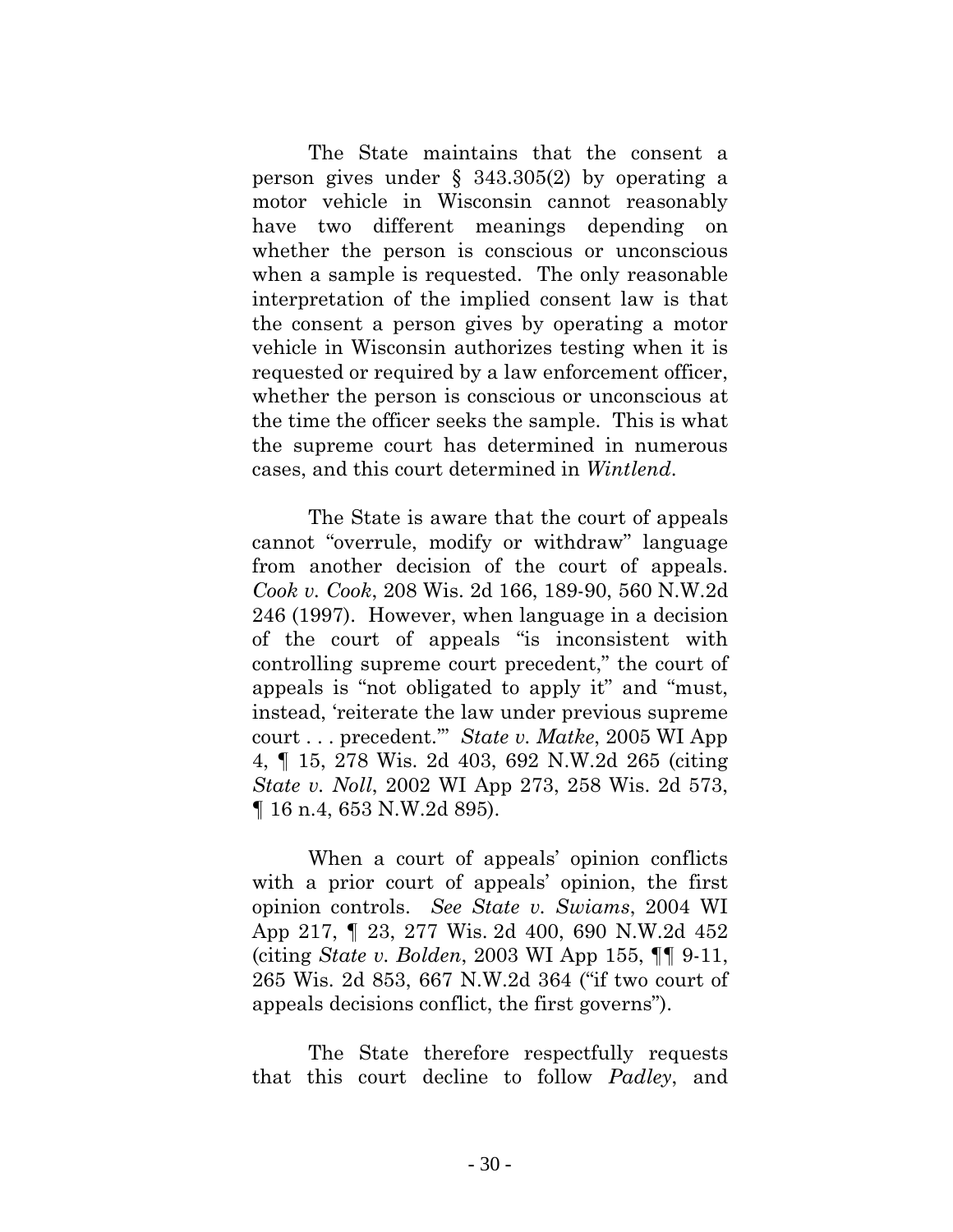reiterate that, as the supreme court and this court have recognized, the consent any person who operates a motor vehicle on a highway in Wisconsin is sufficient to authorize law enforcement to take a sample of the person's blood, breath or urine for testing. When a law enforcement officer requests a sample for testing, the person has the choice of submitting to testing, and affirming the consent he or she has already given, or withdrawing that consent and refusing, and thereby facing revocation of his or her operating privilege. No additional consent is required to authorize testing.

> E. The presumption in Wis. Stat. § 343.305(3)(ar) and (b), that a person who is unconscious or otherwise not capable of withdrawing consent has not withdrawn consent, does not make the statute unconstitutional.

The circuit court concluded that § 343.305(3)(ar) and (b) are unconstitutional based on this court's interpretation of the implied consent law in *Padley*. The circuit court explained that

> The statutes in question conclusively presume that an incapacitated person has consented to a blood draw, and therefore permit an officer to order a blood draw without a warrant. Statutory implied consent is not constitutional actual consent. The statutes' irrebuttable presumption cannot be reconciled with the Fourth Amendment's warrant requirement.

(31:1; A-Ap. 192.)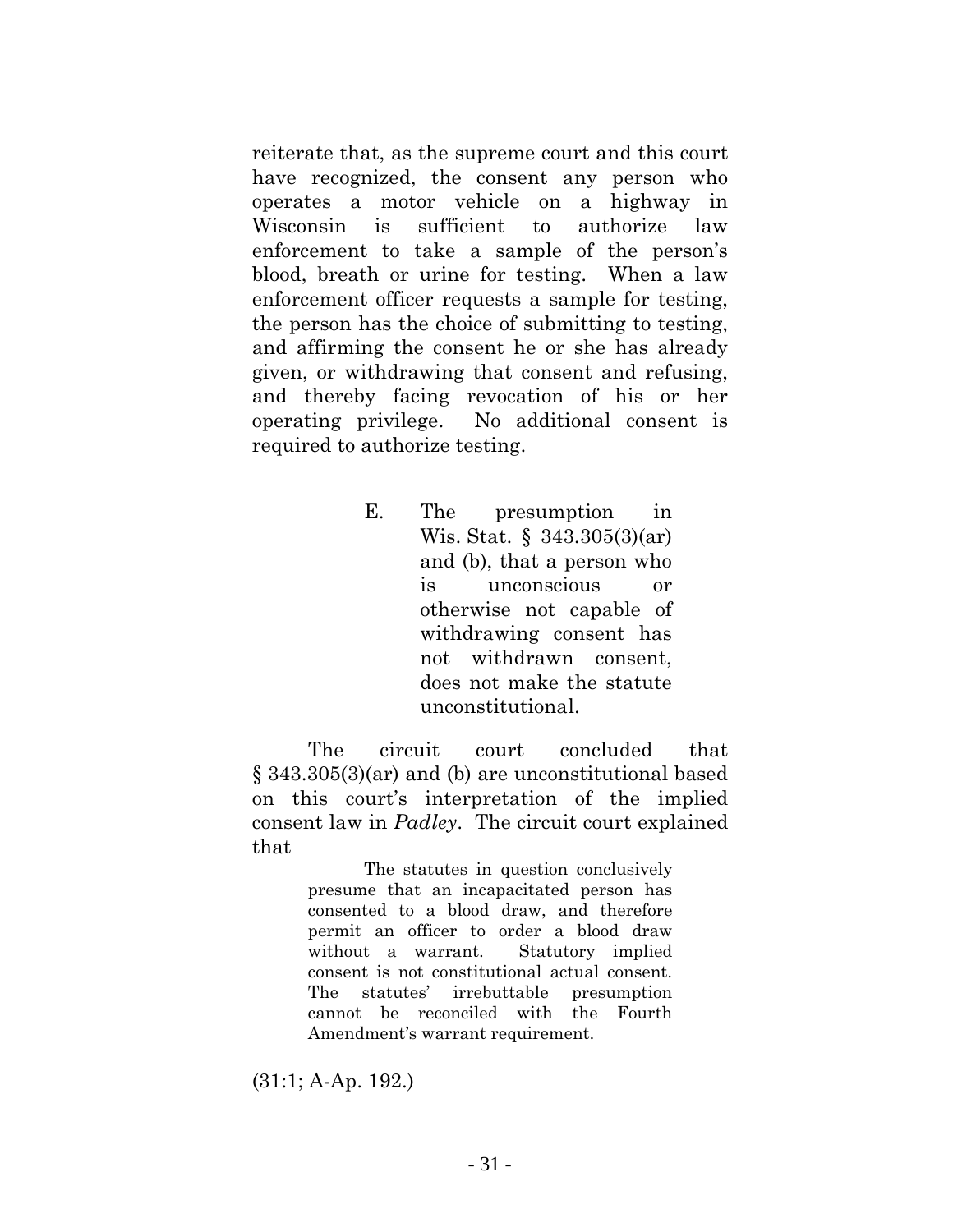The circuit court gave no reason other than *Padley* for concluding that § 343.305(3)(ar) and (b) are unconstitutional.

However, as explained above, under the Wisconsin Supreme Court's interpretation of the implied consent law, statutory implied consent is sufficient to authorize testing of a sample of a person's blood, breath or urine, whether the person is conscious or unconscious. Therefore, the "irrebuttable presumption" that a person who is unconscious or otherwise incapable of withdrawing consent has not withdrawn consent, is not unconstitutional.

The presumption that a person who is unconscious or otherwise not capable of withdrawing consent has not withdrawn consent, has been part of Wisconsin's implied consent law since at least 1969. The 1969 version of the statute provided that "Any person who operates a motor vehicle upon the public highways of this state . . . shall be deemed to have given consent to a chemical test of his breath, blood or urine, . . . if arrested and issued a citation for driving or operating under the influence of a motor vehicle while under the influence of an intoxicant." Wis. Stat. § 343.305(1) (1969). The statute further provided that "A person who is unconscious or otherwise incapacitated is presumed not to have withdrawn his consent under this subsection." Wis. Stat. § 343.305(1) (1969).

Wisconsin courts have addressed the unconscious driver provision in a number of opinions. *See e.g.*, *Scales*, 64 Wis. 2d at 494; *Disch*, 129 Wis. 2d at 233-35; *State v. Lange*, 2009 WI 49, 17 n.5, 317 Wis. 2d 383, 766 N.W.2d 551; *State v. Hagaman*, 133 Wis. 2d 381, 383-84, 395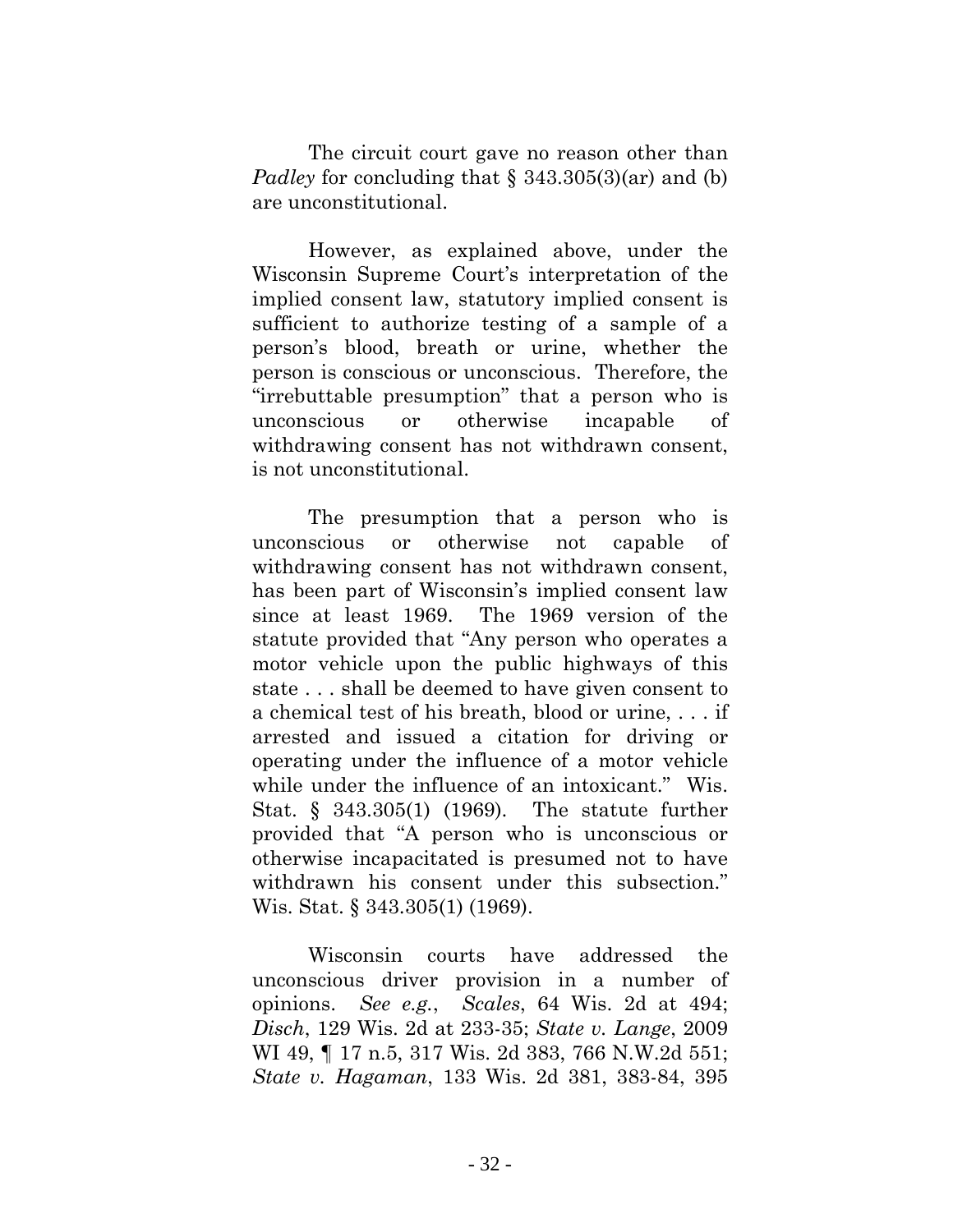N.W.2d 617 (Ct. App. 1986). But no appellate court has found that anything in Wisconsin law makes this provision unconstitutional.

In its decisions granting Howes' motion to suppress evidence and denying the State's motion for reconsideration, the circuit court addressed the United States Supreme Court's decision in *McNeely*, 133 S. Ct. 1552. The circuit court explained in its decision denying reconsideration that it relied on *McNeely* solely for the proposition that a warrantless blood draw is constitutional only if it was validly based on an exception to the warrant requirement (31:3; A-Ap. 194). The court recognized that one of those exceptions is consent  $(31:3; A-Ap. 194)$ .

The circuit court did not conclude that Wis. Stat. § 343.305(3)(ar) and (b) are unconstitutional under *McNeely*. The State maintains that *McNeely* does not render any part of Wisconsin's implied consent law unconstitutional. Instead, the Supreme Court recognized in *McNeely* that implied consent laws are "legal tools" to enforce drunk-driving laws, and that "Such laws impose significant consequences when a motorist withdraws consent; typically the motorist's driver's license is immediately suspended or revoked, and most States allow the motorist's refusal to take a BAC test to be used as evidence against him in a subsequent criminal prosecution." *McNeely*, 133 S. Ct. at 1566.

The Supreme Court recognized that implied consent laws "impose significant consequences when a motorist withdraws consent." This is exactly what Wisconsin's implied consent law does. Under the implied consent law, any person who operates a motor vehicle on a highway in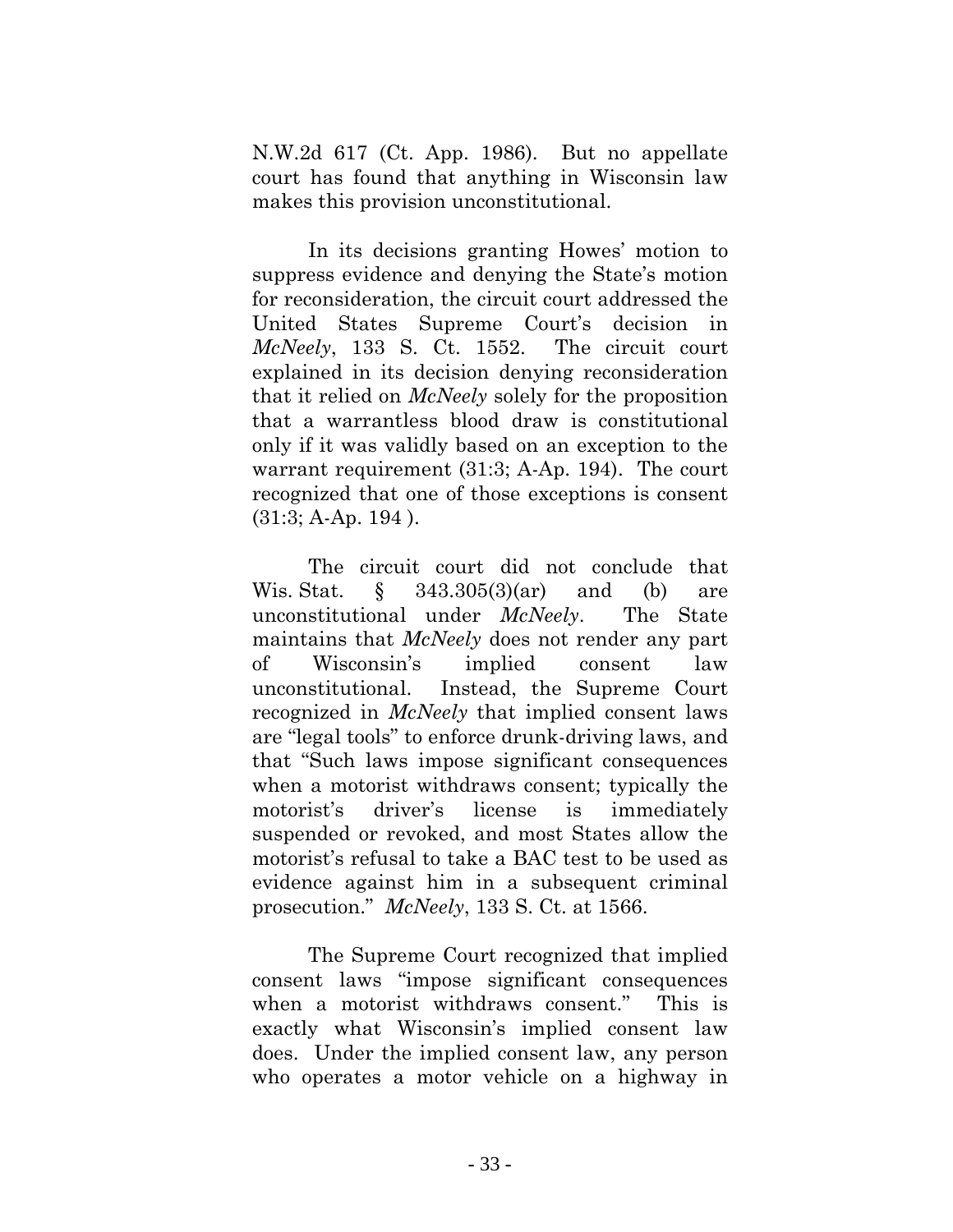Wisconsin has given consent to testing. That consent is valid unless the person withdraws it. The provisions of the law at issue here, that simply presume that a person who cannot withdraw consent has not withdrawn consent and refused testing, are not unconstitutional.

#### **CONCLUSION**

For the reasons explained above, the State respectfully requests that this court reverse the circuit court's order granting the motion to suppress evidence and finding part of Wisconsin's implied consent law unconstitutional.

Dated this 30th day of December, 2014

Respectfully submitted,

J.B. VAN HOLLEN Attorney General

MICHAEL C. SANDERS Assistant Attorney General State Bar #1030550

Attorneys for Plaintiff-Appellant

Wisconsin Department of Justice Post Office Box 7857 Madison, Wisconsin 53707-7857 (608) 266-0284 (608) 266-9594 (Fax) sandersmc@doj.state.wi.us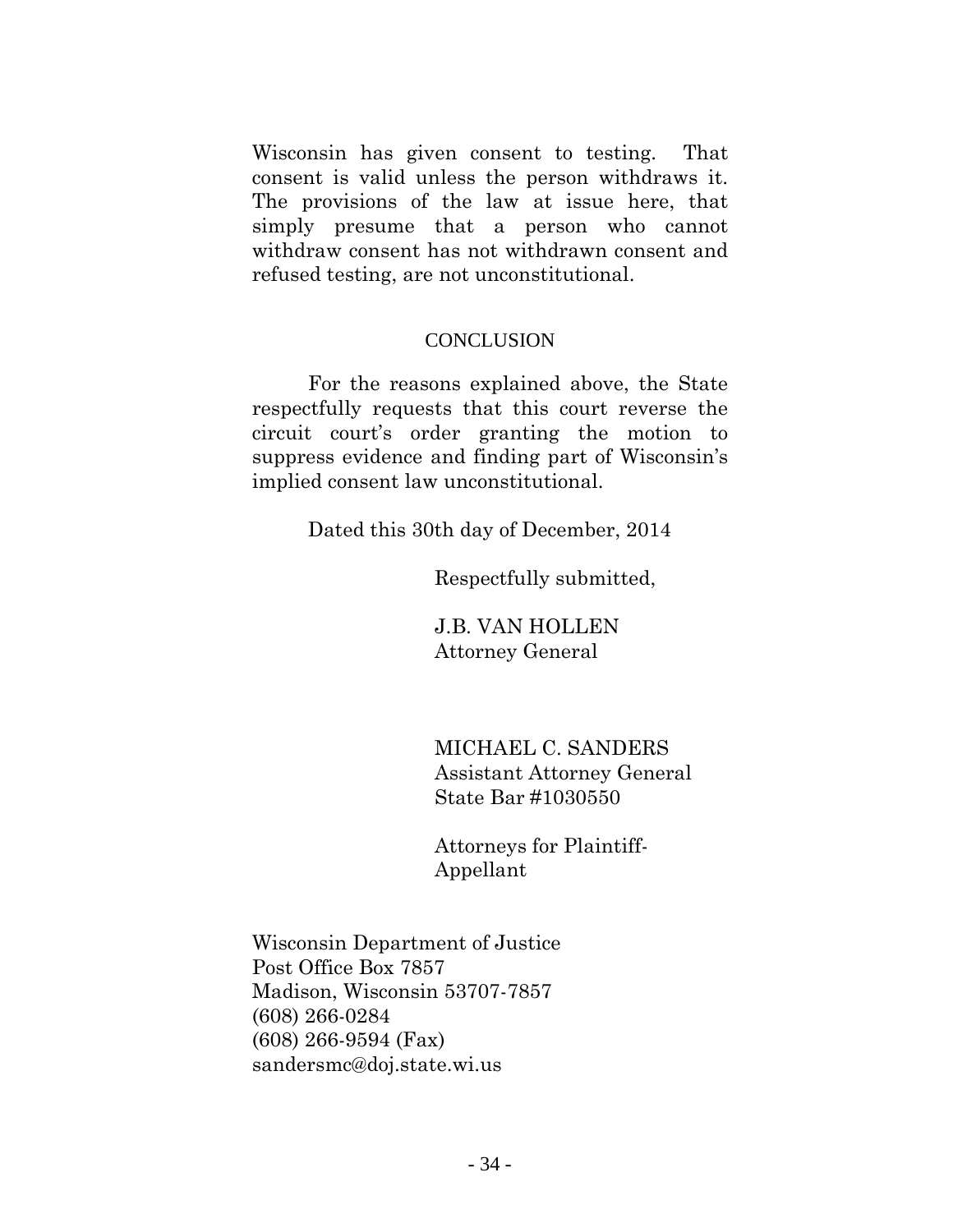# **CERTIFICATION**

I hereby certify that this brief conforms to the rules contained in Wis. Stat. § 809.19(8)(b) and (c) for a brief produced with a proportional serif font. The length of this brief is 8,430 words.

Dated this 30th day of December, 2014.

Michael C. Sanders Assistant Attorney General

\_\_\_\_\_\_\_\_\_\_\_\_\_\_\_\_\_\_\_\_\_\_\_\_\_\_\_